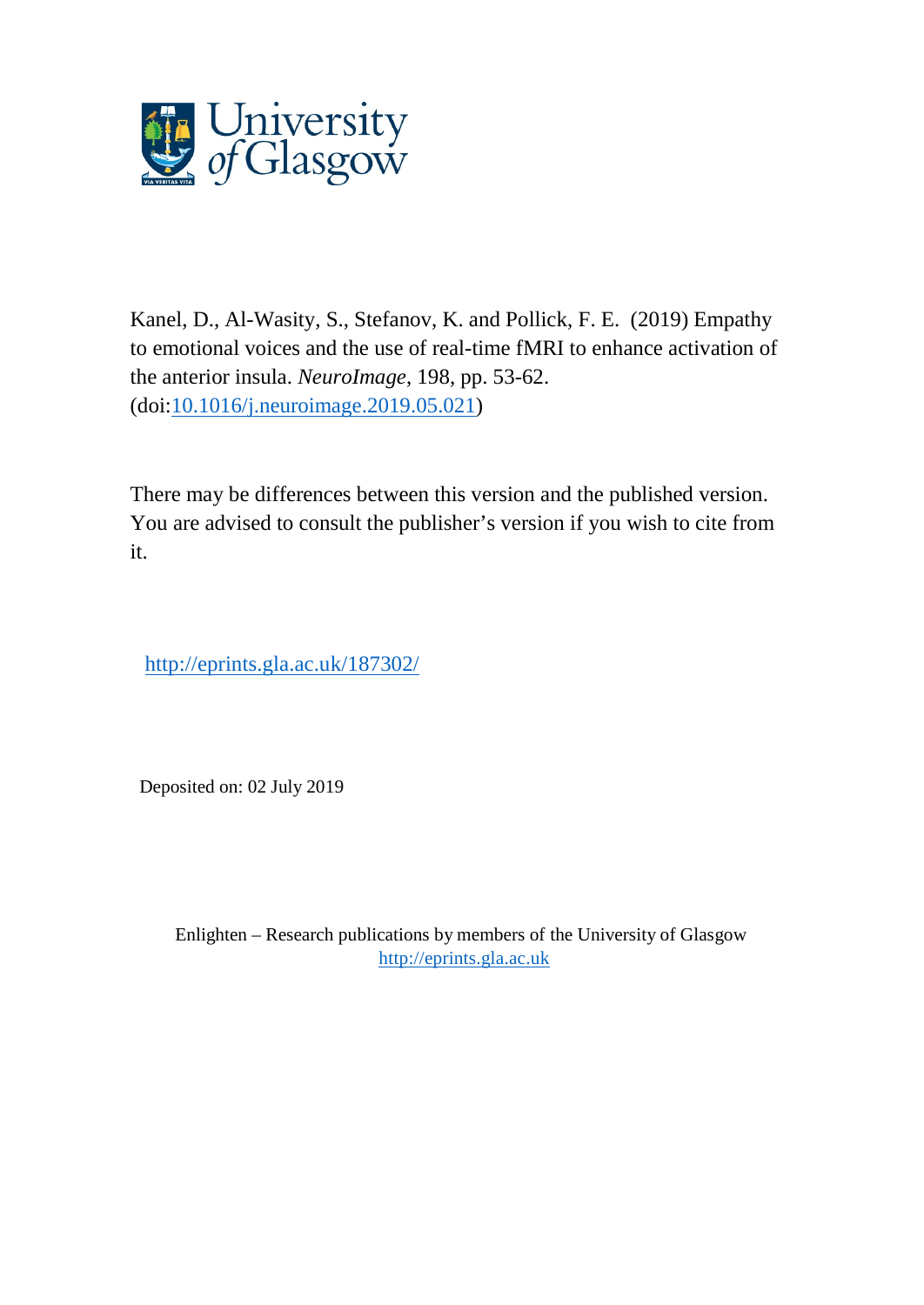**Title:** Empathy to emotional voices and the use of real-time fMRI to enhance activation of the anterior insula

## **Author names and affiliations**:

Dana Kanel<sup>1</sup>, Salim Al-Wasity<sup>1,2</sup>, Kristian Stefanov<sup>1</sup> and Frank E. Pollick<sup>1\*</sup>

<sup>1</sup>School of Psychology, University of Glasgow, Glasgow G12 8QB, UK <sup>2</sup>School of Engineering, University of Glasgow, Glasgow G12 8QB, UK

# **\*Corresponding author:**

Frank Pollick

School of Psychology,

University of Glasgow,

Glasgow

G12 8QB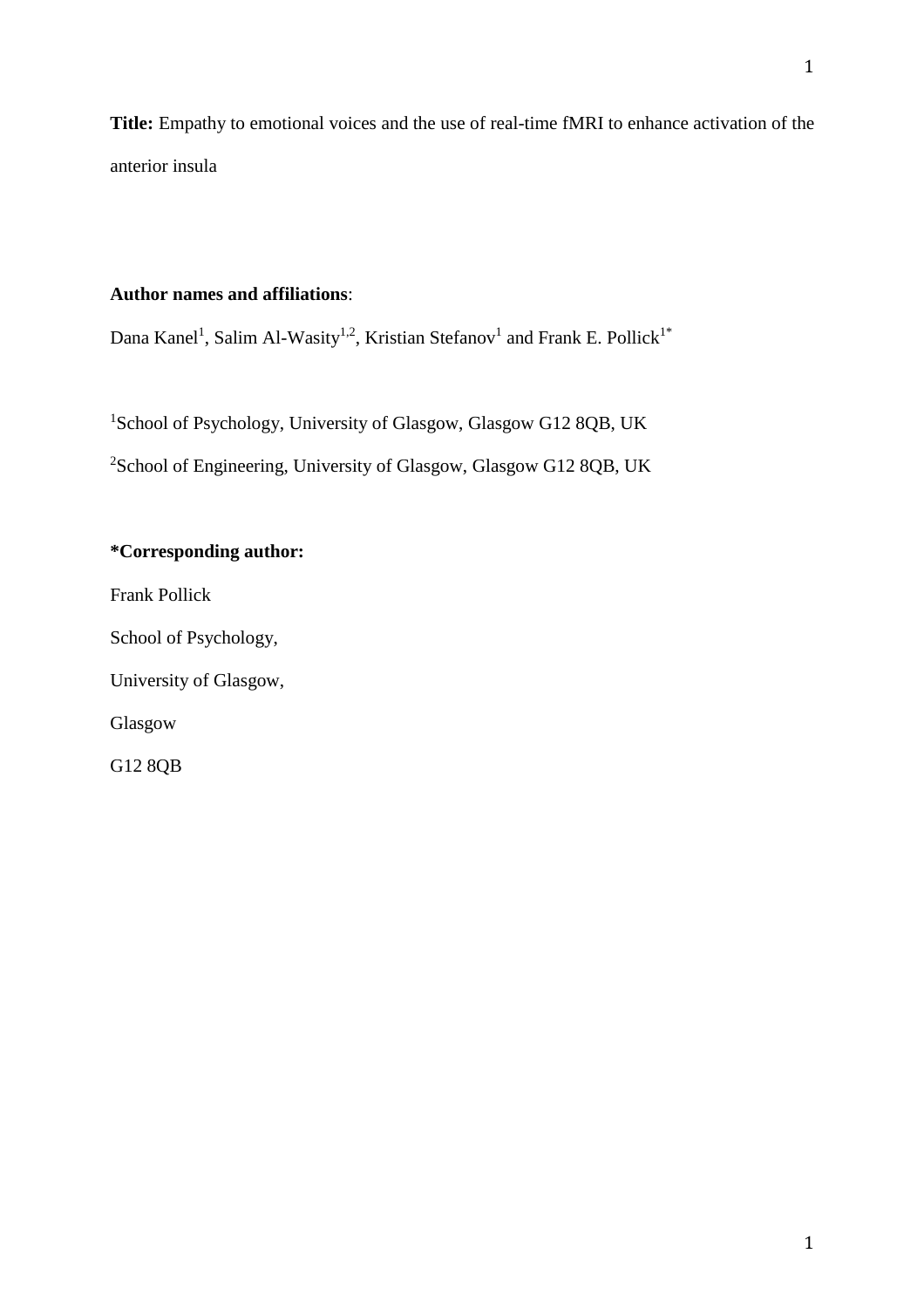# Highlights

- Participants in the NF group only learned to up-regulate their AI activity in response to auditory stimuli
- Negative relationship found between individuals' empathic traits and up-regulation abilities
- Participants did better at increasing AI activity whilst listening to positive, compared to negatively-valenced, auditory stimuli.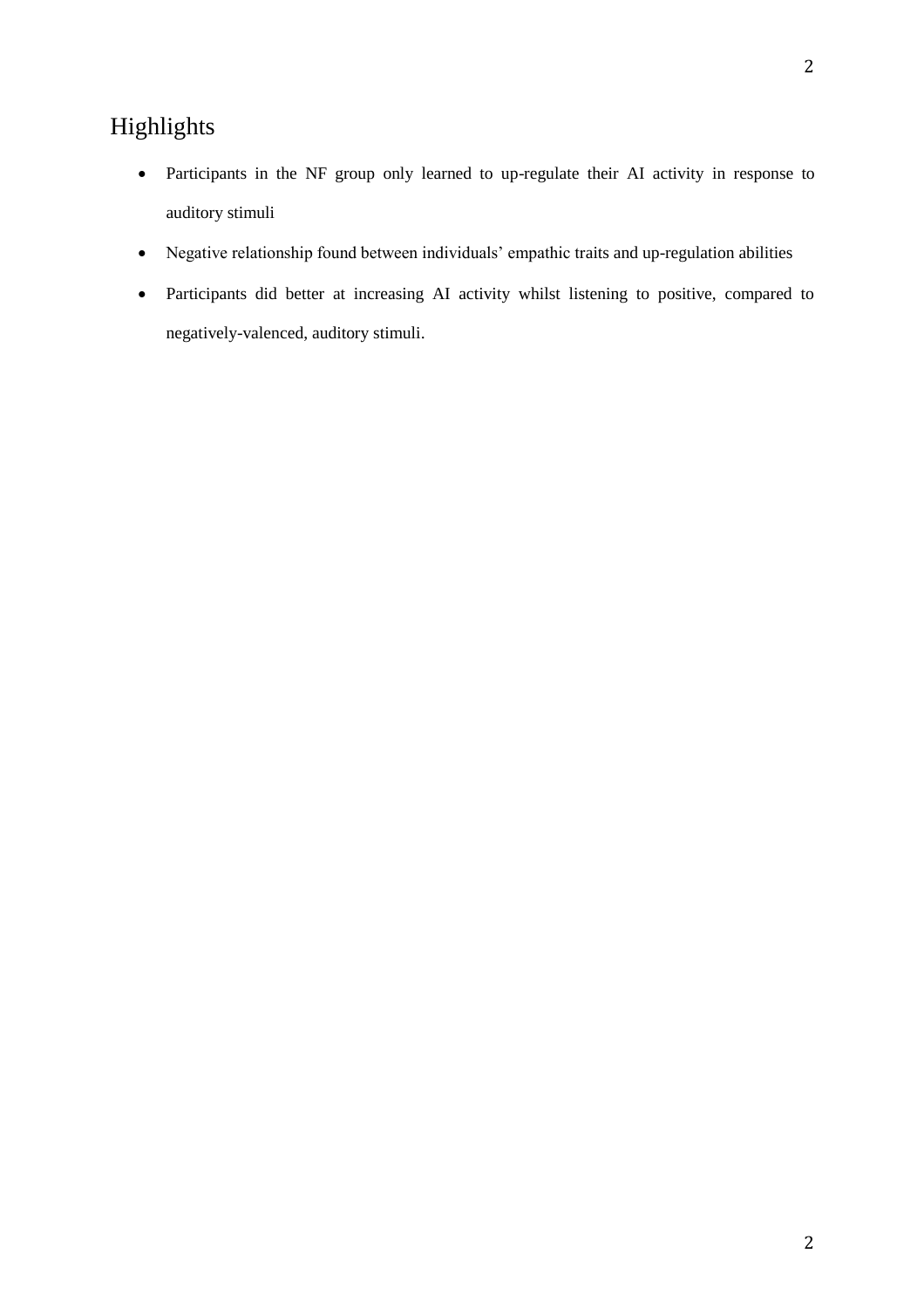# Abstract

The right anterior insula (AI), known to have a key role in the processing and understanding of social emotions, is activated during tasks that involve the act of empathising. Neurofeedback provides individuals with a visualisation of their own brain activity, enabling them to regulate and modify this activity. Following previous research investigating the ability of individuals to up-regulate right AI activity levels through neurofeedback, we investigated whether this could be similarly accomplished during an empathy task involving auditory stimuli of human positive and negative emotional expressions. Twenty participants, ten with feedback from right anterior insula and ten with feedback from a sham brain region, participated in two sessions that included sixteen neurofeedback runs and four transfer runs. Results showed that for the second session participants in the right AI neurofeedback group demonstrated better ability to up-regulate their right AI compared to the control group who received sham feedback. Examination of the relationship between individual participants' empathic traits and their ability to up-regulate right AI activity showed that participants low on empathic traits produced a greater increase in activation of right AI by the end of training. Moreover, the response to positively valenced audio stimuli was greater than for negatively valenced stimuli. These results have implications for therapeutic training of empathy in populations with limited empathic response.

Keywords: neurofeedback, fMRI, rt-fMRI, up-regulation, anterior insula, empathy.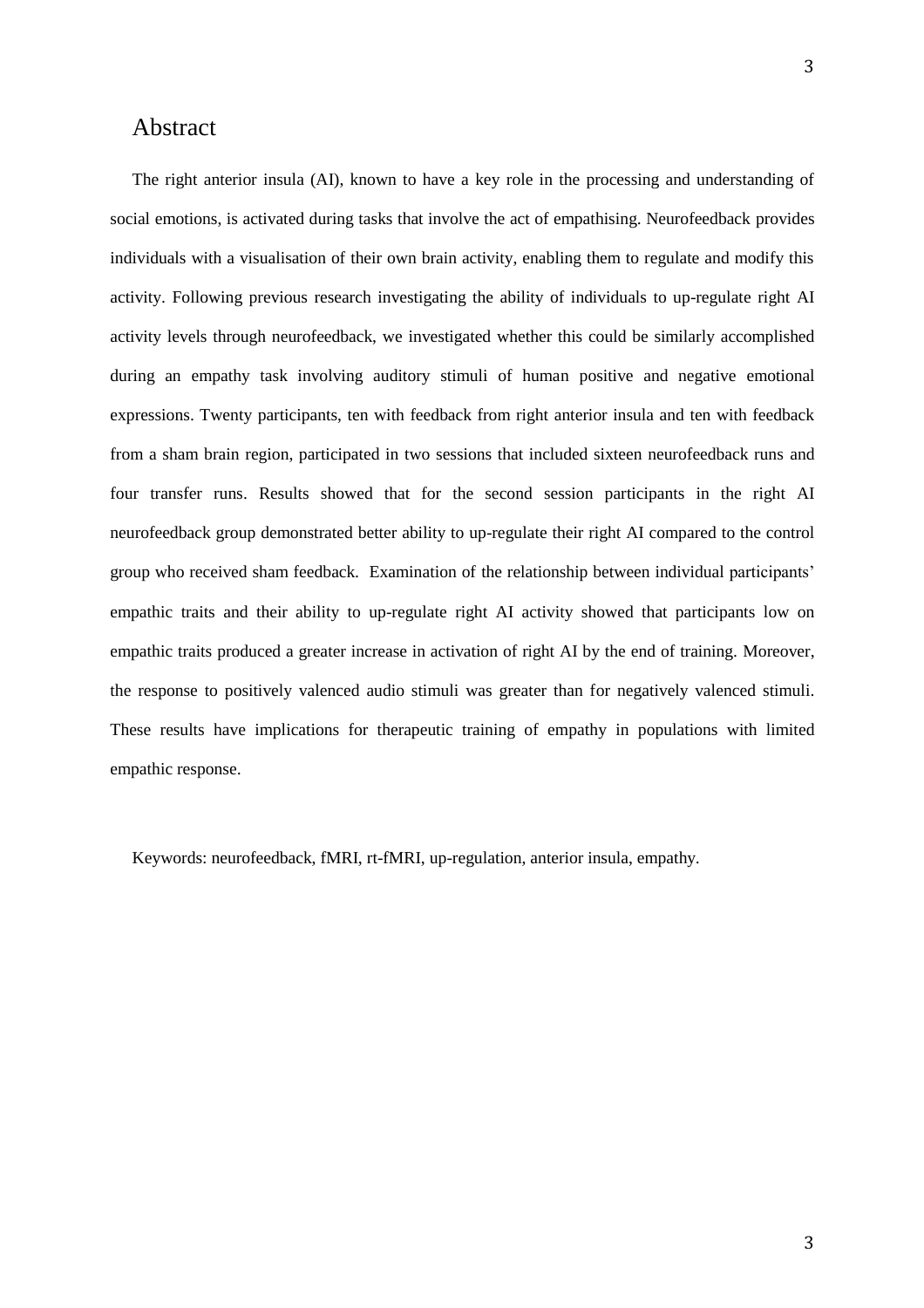# 1. Introduction

The underlying neural mechanisms of emotion have been the focus of much research, with neuroimaging revealing the anterior insula (AI) to be the most consistently activated region in studies of emotion (Kober *et al.*, 2008). Social emotions, specifically empathy - the ability to identify other people's emotions and respond to these appropriately with one's own emotions - have also been found to activate the AI region (Lamm & Singer, 2010). Further support for a link between empathy and AI activity comes from autism spectrum disorders (ASD), which frequently involve abnormalities in social and communication development. The right AI has been shown to be hypoactive in autistic individuals during social processing tasks (Di Martino *et al.*, 2009), suggesting a dysfunctional right AI in autistic people produces difficulties in social awareness.

Neurofeedback using real time fMRI (rt-fMRI) is a technique that aims to allow voluntary control of brain function through monitoring metabolic activity in the brain (as denoted by the blood oxygenation-dependent level (BOLD) signal) and visually relaying it back to the participant in realtime (Ruiz *et al.*, 2013). The resulting readout is used by participants to either up- or down-regulate activity levels in a specific brain region using cognitive strategies. If these learned techniques can be used by participants outside the scanner, then they have the potential to manifest beneficial behavioural changes in these individuals (Paret *et al.*, 2014). Real time fMRI has been examined as an intervention in several conditions, including attention deficit hyperactivity disorder (ADHD), depression and phobias (Zilverstand *et al.*, 2017, Linden *et al.*, 2012, Zilverstand *et al.*, 2015, respectively).

Real time neurofeedback has also been utilised in emotion research as a method of emotion regulation. The ability of humans to empathise with others has been trialled as a mechanism to help participants gain control over brain activation patterns. In particular, one study explored the affective aspect of empathy, and demonstrated participants' abilities at increasing BOLD responses in key regions implicated in these traits (Moll *et al.*, 2014). Similarly, the ability of participants to selfregulate their amygdala BOLD activity was investigated by Zotev and colleagues (2011), by contemplating positive autobiographical memories. The researchers found that BOLD signal was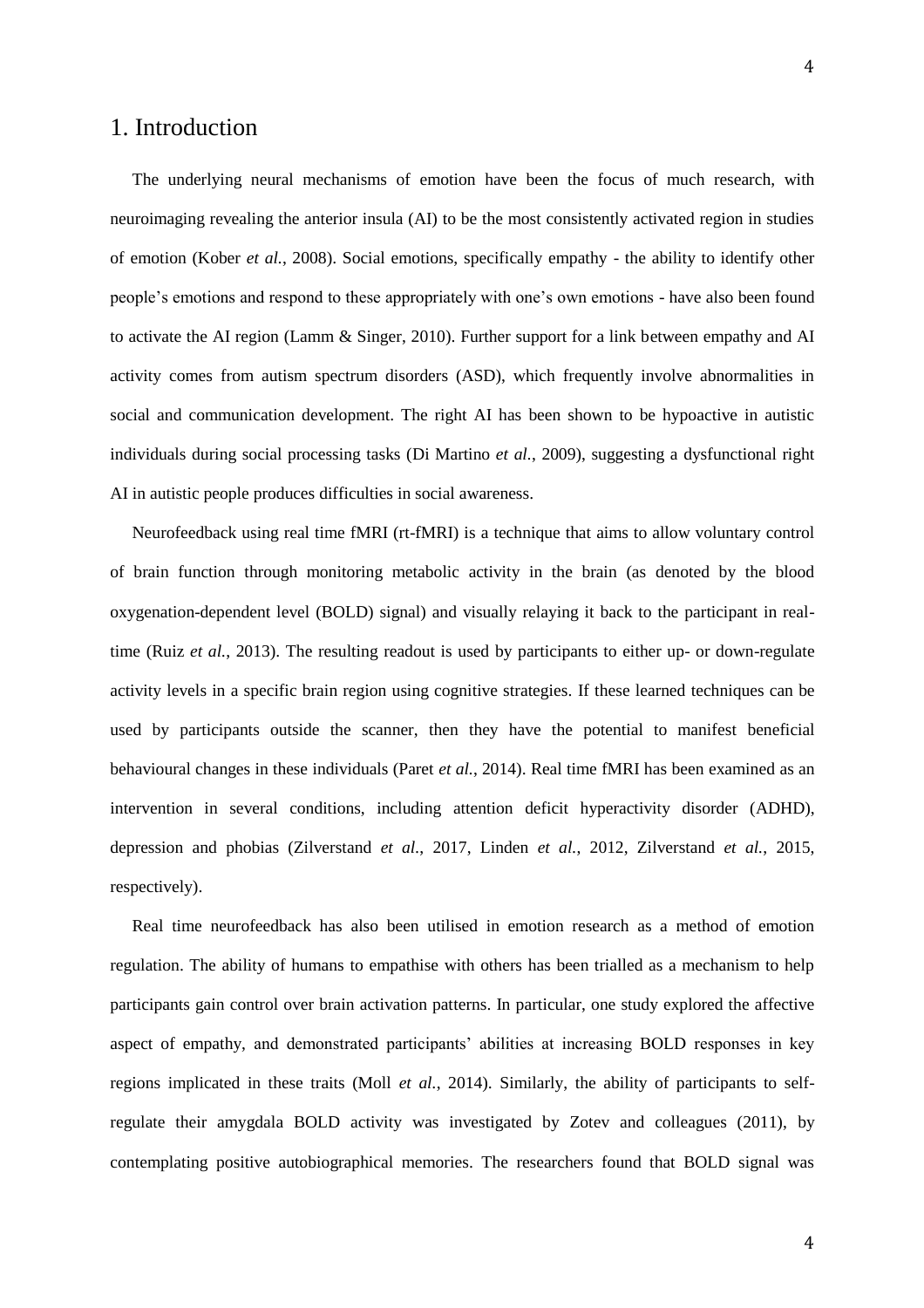significantly increased by the end of the training, and as well as this, these effects were seen in transfer runs later on, which lacked any neurofeedback. More recently, one research group found rt-fMRI neurofeedback not only allowed participants to up-regulate their amygdala activity, but also helped most participants in the experimental group to meet conventional criteria for remission by the end of the study via a decrease in the depressive symptoms displayed (Young *et al.*, 2014; Young *et al.*, 2017).

Previous research has found rt-fMRI neurofeedback techniques to be successful at up-regulating activity levels of the AI in healthy individuals (Caria *et al.*, 2007, Lawrence *et al.*, 2014). Participants are asked to employ various cognitive strategies to increase their AI BOLD signal, such as using emotional imagery (Berman *et al.*, 2013), or responding to aversive visual stimuli (Veit *et al.*, 2012). A further study found that individuals who managed to increase their AI activity went on to assign more ratings that are negative to aversive pictures post-training. These ratings were in direct correlation with AI activation, demonstrating a behavioural effect of increased emotional engagement (Caria *et al.*, 2010). Further, participants that managed to up-regulate AI activity went on to exhibit stronger empathic responses to painful stimuli, a behavioural effect that was also apparent two days after the training (Yao *et al.*, 2016). One limitation of previous research involves the methods used to elicit these empathic responses. It could be said that simply asking participants to recall emotional memories may create methodological issues, as it is impossible to measure, quantify, and compare emotional memories between participants. Further, the use of visual stimuli to elicit emotional responses, in between visually displaying the NFB signal, poses a problem due to the fact that these two things are not done at the same time. By supplying an alternative stimuli modality, this problem could be overcome, and both stimuli and NFB signal could be administered at the same time. Moreover, the right insula has been shown to respond more strongly than left insula to emotional stimuli of crying and laughing (Sander & Scheich, 2005) and thus the use of such auditory stimuli could reveal new understanding of insula function.

The aim of the present research was to determine whether participants can, using rt-fMRI neurofeedback, learn to up-regulate and enhance right-AI activity levels through empathising in response to auditory stimuli. Although this area has previously been explored using visual inputs, to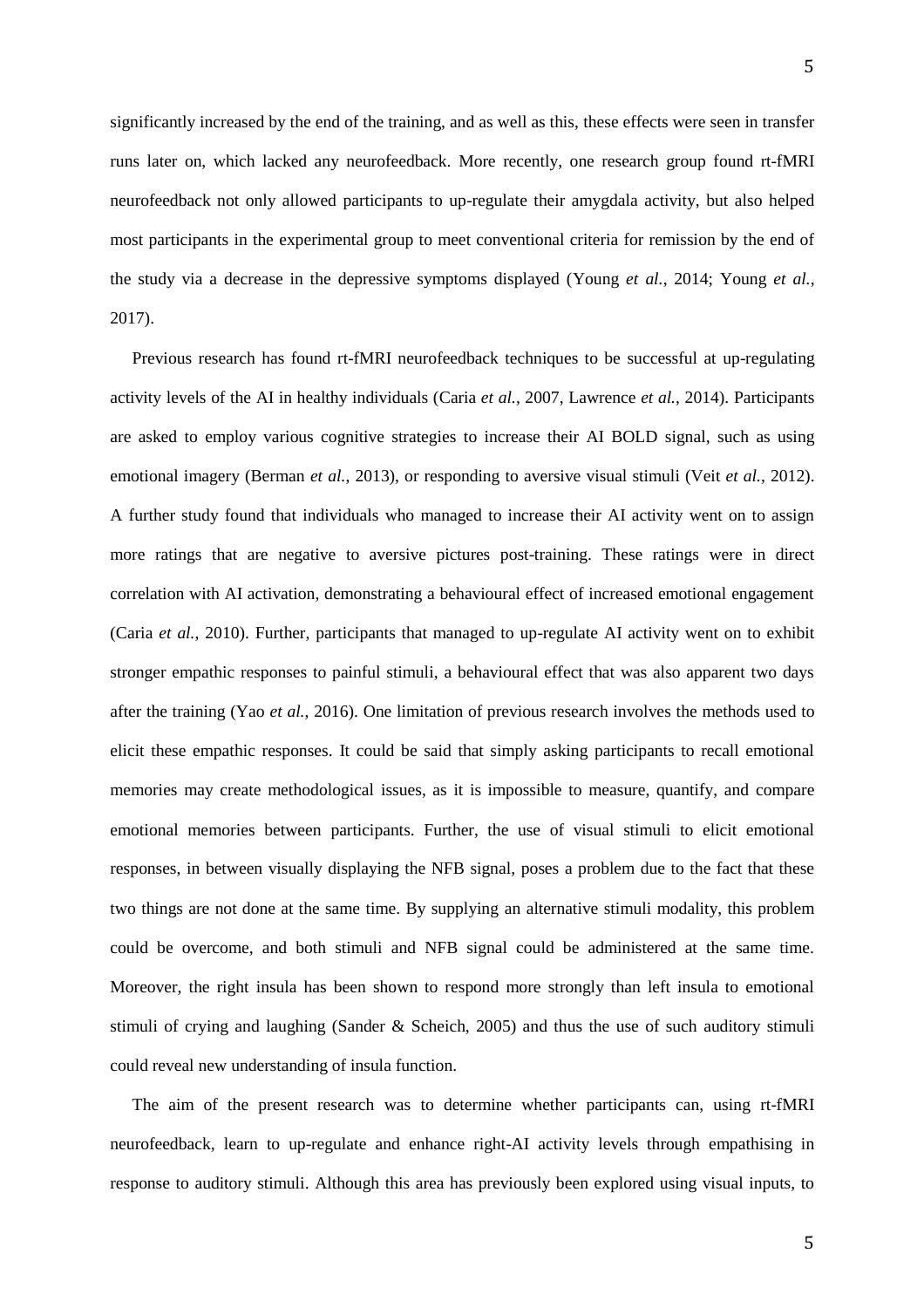our knowledge, no study has made use of auditory stimuli. Furthermore, we seek to determine whether an individual's intrinsic empathy levels affect their ability to enhance activity in their right-AI and whether right-AI activity can be up-regulated in the absence of a visual readout. Finally, we are interested in determining whether the type of auditory stimuli heard in the experiment, either positively- or negatively-valenced, affected participants' up-regulating abilities. It is important to note that we are not exploring a case of pure neurofeedback as participants will be learning to up-regulate in the presence of an audio signal and an empathy task and thus up-regulation can be considered an enhancement of the untrained response.

# 2. Materials and Methods

### 2.1 Participants

Twenty healthy participants were recruited and all successfully completed the experiment. Sixteen were right-handed and four were left-handed, as determined by the Edinburgh Handedness Inventory (Oldfield, 1971). Participants were all proficient in written and spoken English; 17 of them had acquired an Undergraduate degree, two a Masters degree and 1 a PhD. Ten participants were assigned to the neurofeedback (NFB) group and received neurofeedback from the right-AI (mean age  $24.9\pm3.07$ , 6 females). Participants were not told which group they were assigned to and did not have experience with neurofeedback. Ten participants were assigned to the control group (mean age 24.3±3.53, 7 females), which underwent an identical experiment to the NFB group, but were instead shown 'sham' feedback from a distant, unrelated brain region. All participants either verified that their visual acuity was sufficient to resolve images and text presented on the screen without any correction, or they were provided with sufficient correction. Similarly, the volume on the headphones were adjusted so that participants would comfortably hear the audio stimuli.

Participants' empathy scores were collected using the Interpersonal Reactivity Index (IRI; Davis, 1980), a 28-item questionnaire measuring empathy trait levels. As the IRI provides a trait measure of empathy, we collected this data only at the beginning of the experiment. The IRI also includes subscales on perspective taking, fantasy, emotional concern and personal distress. Both groups were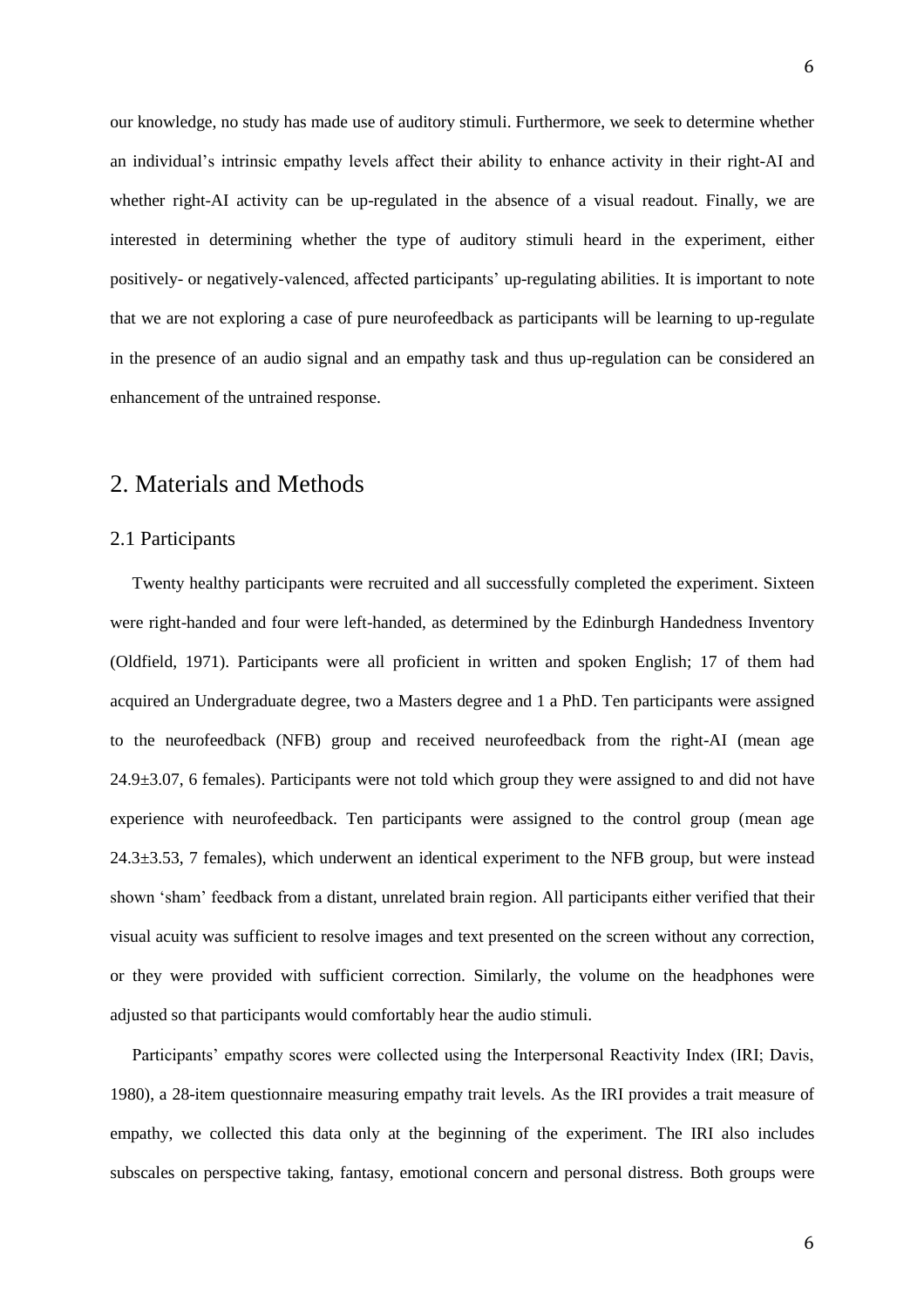matched, and did not significantly differ, in age  $(t(18) = 0.3324, p = 0.7435)$  or IRI scores  $(t(18) =$ 0.1754,  $p = 0.8627$ ). Two left-handed participants were assigned to each group to control for brain lateralisation effects.

This study was approved by the ethics committee of the College of Science and Engineering, University of Glasgow. All participants provided their informed consent for the experiment. The study conformed with the World Medical Association Declaration of Helsinki. Participants were compensated £6/hour for their time. No additional financial incentives or reward were used in association with training performance.

### 2.2 Imaging parameters and rt-fMRI Neurofeedback platform

The present study was performed at the University of Glasgow Centre for Cognitive Neuroimaging (CCNi), using a 3T Siemens Tim Trio MRI scanner with a 32-channel head coil. A T1 weighted structural scan was acquired at the beginning of each session (TR=2300ms, TE=2.96ms, 192 sagittal slices, 1 mm<sup>3</sup> isotropic voxels and image resolution 256 $\times$ 256). T2\*-weighted functional scans were obtained using an Echo Planar Imaging (EPI) sequence (TR=2000ms, TE=30ms, whole brain coverage with 32 axial slices, with  $0.3 \text{ mm}$  gap,  $3 \text{ mm}^3$  isotropic voxel).

The neurofeedback system was comprised of Turbo-BrainVoyager v3.2 (TBV) (Brain Innovation, Maastricht, The Netherlands) and a custom script running on MATLAB (Mathworks Inc., Natick, MA, USA) (Goebel *et al.*, 2006). The script was designed to play sound clips and to display the feedback signal, represented as a thermometer, with a fluctuating red bar indicating increasing and decreasing levels of activity in the target region-of-interest (ROI). An LCD projector displayed the thermometer onto a rear projection screen that was viewable through a mirror mounted on the head coil.

### 2.3Experimental procedure

Before testing, all participants were given an information sheet detailing the study and were asked to fill out two questionnaires: the Edinburgh Handedness Inventory (Oldfield, 1971) and the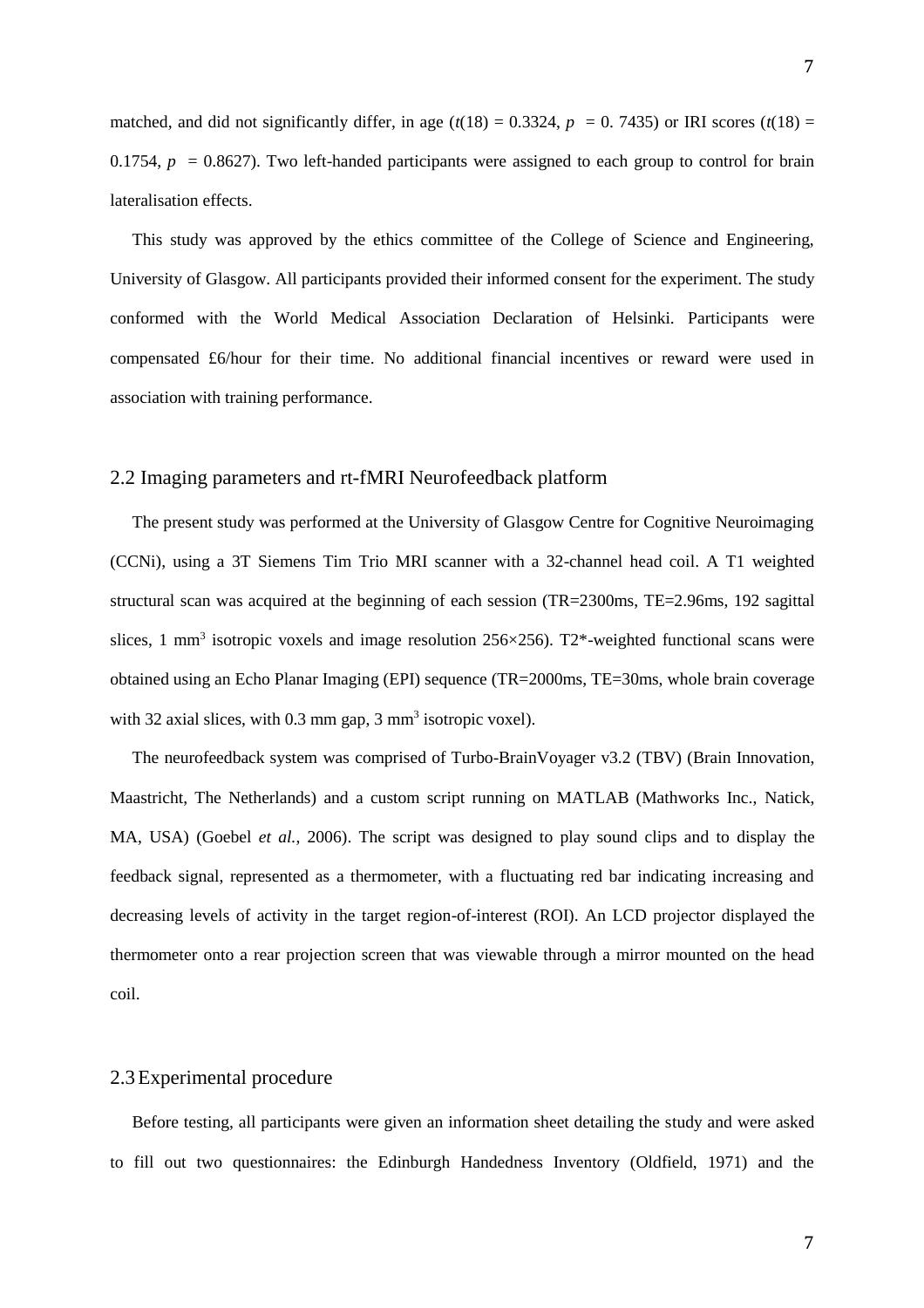Interpersonal Reactivity Index (Davis, 1980). Participants were also required to fill out a consent form before starting the first scanning session, and given instructions as to what should be done in the scanner. In particular, they were told that during the baseline blocks, they should try and keep their eyes on the cross, and during the up-regulating blocks, their aim was to try and increase the red bar by listening to the sounds and empathising with the human noises.

The experiment consisted of two scanning sessions, each carried out on a separate day and lasting roughly 1 hour 10 minutes. The separation in time of the two sessions was limited to occur within the same week and whenever possible these two sessions occurred on consecutive days. Overall, most participants performed the two sessions on consecutive days (11 overall, 6 NFB and 5 sham). Some participants had a duration between the sessions that lasted 2 days (4 overall, 1 NFB  $\&$  3 sham), some 3 days (4 overall, 2 NFB & 2 sham), and one participant waited 4 days to complete the second session. Before each session participants underwent an MRI screening questionnaire. At the beginning of each session, participants underwent preliminary anatomical and functional localisers, before continuing onto the rt-fMRI neurofeedback training. Participants were assigned to the NFB or the control condition in an alternating fashion so that consecutive participants were assigned to different conditions.

### 2.3.1 Anatomical Scan & Localisation of the AI, sham and reference regions

The target region of the right anterior insula, or  $ROI<sub>target</sub>$ , used in the NFB group, was a 4 x 4 voxel square, spread over 3 slices (making 48 voxels for each ROI<sub>target</sub>), and was selected using the central sulcus of the insula as an anatomical landmark to separate anterior and posterior regions (Naidich et al., 2004). The selection was done manually using the capability of Turbo-Brainvoyager to allow overlay of functional and anatomical data and alignment was adjusted for different brain sizes to best cover the anterior insula. The sham brain region (ROI sham) used in the control group was taken from a single axial slice of the functional scan and included the anterior lobe of the cerebellum, as well as parts of the midbrain. The reference brain region (ROI<sub>ref</sub>,) used to control for nonspecific global variation of the signal was taken from a single axial slice of the functional scan and included bilateral motor regions. The sham and reference regions were chosen based on being distant from the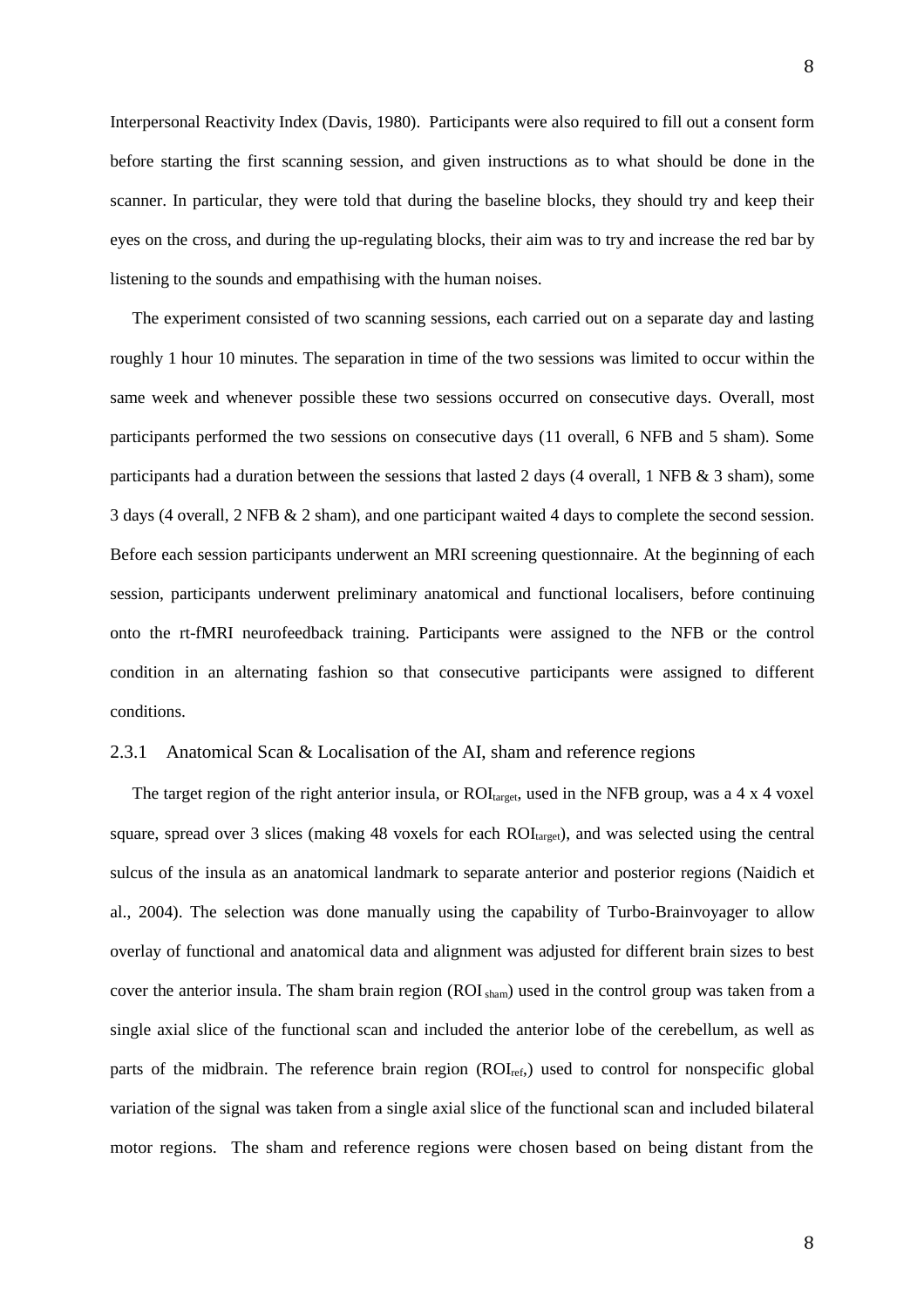anterior insula and not being closely implicated with either co-activation with the anterior insula or processes associated with empathy.

The ROIs were defined in each session of each participant (in the participant's native space) and were then saved for the following neurofeedback training runs in order to acquire the neurofeedback signal. The ROIs were later normalised into Talaraich space for further analysis, and their statistical threshold was modified based on the individual variation. To confirm that there was no difference in ROI selection between the two sessions we performed offline analysis of the ROI centroids for sessions 1 and 2 using paired, two-tailed, t-tests to verify that there was no statistical difference in the centroid locations between session for either group.

### 2.3.2 rt-fMRI Neurofeedback

The two scanning sessions each included ten runs, each lasting 340 seconds (5.66 minutes). The first scanning session included 10 neurofeedback runs, while the second consisted of 6 neurofeedback runs and 4 'transfer' runs to measure performance after training was complete. We chose to examine transfer only at the end of training, rather than at the end of each session because we wished to measure the full effect that training could have on transfer. During a neurofeedback run participants performed eight up-regulation blocks where they were asked to empathise with presented human vocalisations and attempt to increase the height of a red bar situated inside a thermometer. The transfer runs were identical to the neurofeedback runs except that participants did not receive any feedback when asked to empathise with the human vocalisations. Each run began with a 20 second fixation and after each of the eight blocks of 24 seconds was a baseline block lasting 16 seconds where participants looked at a fixation cross and counted back from 100 (Figure 1). For those in the NFB group, activation levels (or BOLD signals) in participants' AI (ROI<sub>target</sub>) directly influenced the height of the red bar. For those in the control group, the height was influenced by activation in the ROI<sub>sham</sub>, which ran through the primary fissure of the cerebellum.

During the up-regulating blocks, participants were presented with one of eight different audio clips, each consisting of a human nonspeech vocalisation, expressing either a negative or a positive emotion, such as laughing or crying. Recordings were taken from the International Affective Digital Sounds (IADS; Bradley & Lang, 1999). Half of the audio clips included positively valenced ('happy')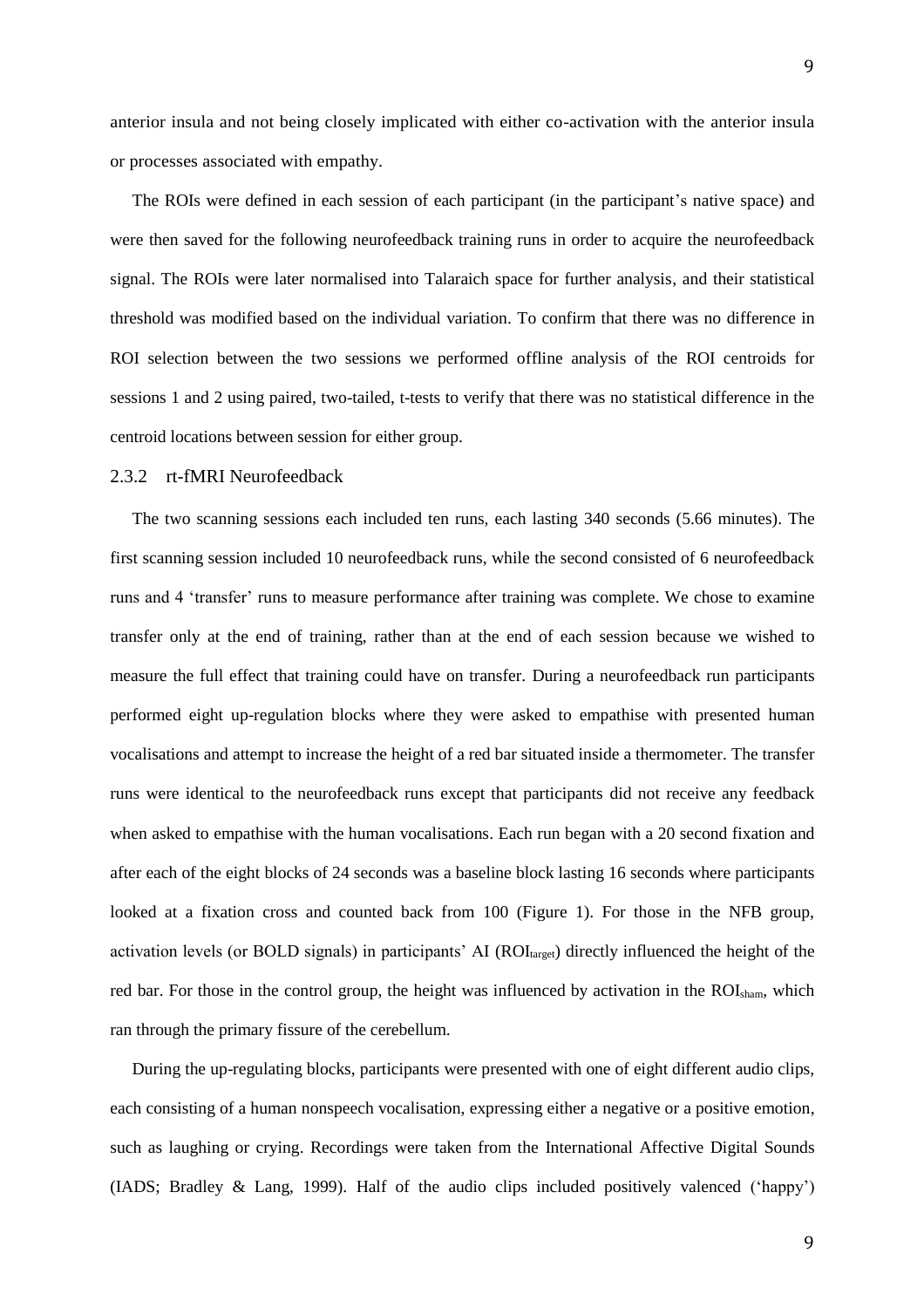expressions, such as laughing while the other half depicted negatively valenced ('sad') emotions, such as crying. These included the following eight sound files (with index number): BoyLaugh(220), MaleLaugh(221), Laughing(226) (group of people laughing), Giggling(230) (woman laughing), BabyCry(261), ManSobbing(293), CoupleSobbing(295), WomenCrying(296). Each sound lasted exactly 6 seconds. In a single run each sound file was played repetitively for an entire block and the assignment of audio file to block was randomised for each run, meaning each participant heard all 8 sound clips, but in a random order. The eight sound clips were chosen for their valence and arousal ratings. All had relatively high arousal ratings, scoring above 5 out of a total of 9 points in an affective rating of sounds experiment (Bradley & Lang, 2007). To aid in up-regulating their right AI activity, participants were instructed to try and empathise with the voices they heard. The audio recordings were randomly selected, and presented in a different order for each participant, to reduce bias.



Figure 1. rt-fMRI Neurofeedback training run. Each run lasted 340 seconds and comprised eight neurofeedback blocks alternating with 9 baseline (rest) blocks.

### 2.4 Real-time neurofeedback display

Real-time data analysis and neurofeedback signal presentation were achieved using TBV and MATLAB. Here, the fMRI data were transmitted from the scanner to the TBV-equipped analysis computer where functional data were pre-processed. This transmission occurred in real-time and additionally featured linear de-trending and 3D motion correction. Further, images were smoothed spatially using an 8-mm Gaussian kernel.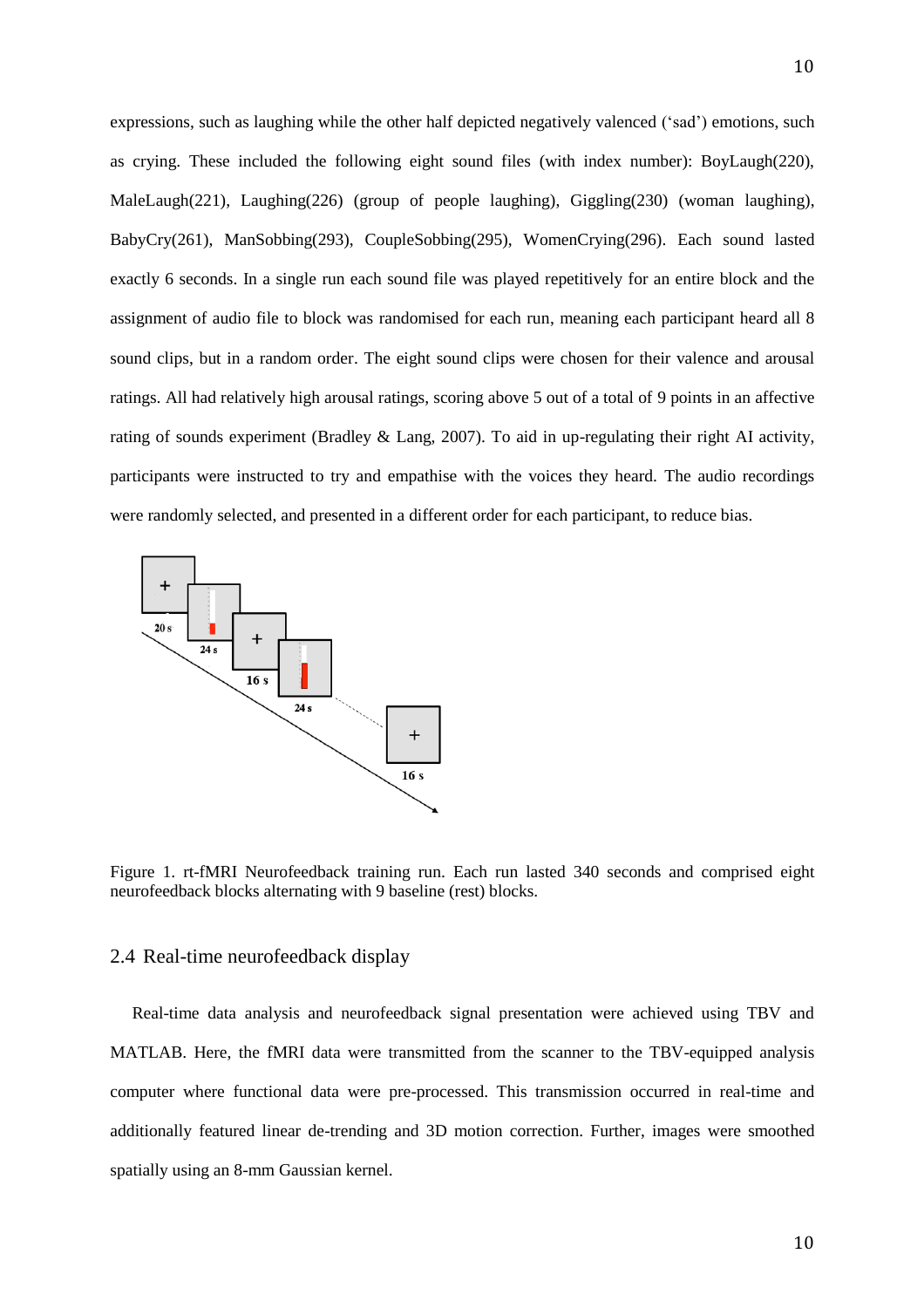The continually changing feedback signal was displayed as a red column, with a height that was constantly updated at each TR (repetition time;  $1 TR = 2000ms$ ), based on the following equation for the NFB group:

Column height (t) = 
$$
\left(\frac{ROI_{target}(t) - ROI_{target\_base}}{ROI_{target\_base}}\right) - \left(\frac{ROI_{ref}(t) - ROI_{ref\_base}}{ROI_{ref\_base}}\right)
$$

 $ROI<sub>target</sub>(t)$  and  $ROI<sub>ref</sub> (t)$  denote the averaged ROI BOLD signals of  $ROI<sub>target</sub>$  and  $ROI<sub>ref</sub>$  during the neurofeedback block at time t. ROI<sub>target\_base</sub> and ROI<sub>ref\_base</sub> refer to the average BOLD signals of the last three volumes in each fixation block of ROI<sub>target</sub> and ROI<sub>ref</sub>, respectively. For the control group the same definitions were used but the ROI region changed such that  $ROL_{target}(t)$  was replaced with  $ROI_{sham}(t)$  and  $ROI_{target\_base}$  was replaced with  $ROI_{sham\_base}$ . The first half of this equation serves to calculate the average BOLD response in ROI<sub>target</sub> (the right-AI) and the second half the average BOLD response from ROIref, a background region, which was used to cancel global effects and average out any unspecific activation.

### 2.5 Off-line data analysis

BrainVoyager QX 2.8.4 (Brain Innovation, Maastricht, The Netherlands) was used to pre-process raw data offline. To account for T1 equilibration effects, the first two volumes of each run were excluded. Subsequent pre-processing of the functional scanning images included 3D motion correction with Trilinear/Sinc interpolation, slice scan-time correction with cubic-spline interpolation, high-pass filtering with a 2 cycle cut-off and linear trend removal. Functional images were aligned to the first functional volume after the anatomical scan, which was in turn co-registered to the high-resolution anatomical images, before being spatially normalized onto a Talairach template to allow for group analysis (Talairach & Tournoux, 1988).

First level analyses involved a general linear model (GLM) to analyse each participant individually, with one predictor – 'feedback' for the neurofeedback runs. This was achieved using a block-design function convolved with a standard hemodynamic response delay in addition to six head motion parameters added as nuisance predictors (Van Dijk *et al.*, 2012).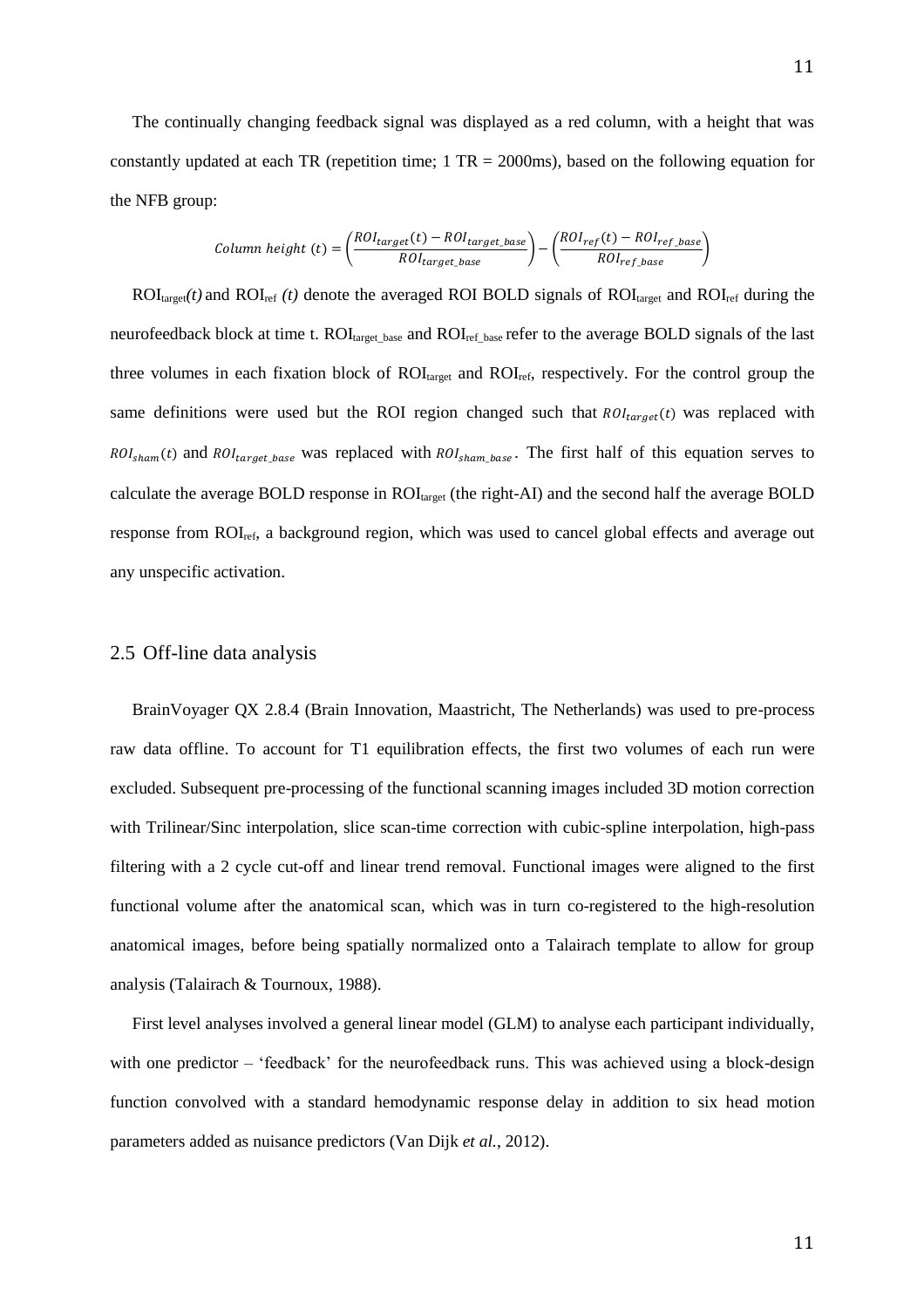### 2.5.1 Region of interest analysis

Hypothesis-driven ROI analyses were performed using each subject's ROI used during neurofeedback training. Derived beta values were used to represent the extent of up-regulation of BOLD signal in the right-AI, and were estimated using a ROI-GLM that separately analysed each neurofeedback run. A 2-way mixed effects analysis of variance (ANOVA) was run to compare beta values, with the within-group factor being the NFB runs (16 runs), and the between-group factor being Group (NFB vs. control). In addition, an ANOVA was performed for each session separately, with the within-group factor being either session 1 NFB runs (10 runs) or session 2 NFB runs (6 runs); and the between-group factor being Group (NFB vs. control). A similar ANOVA was run for the transfer runs, with the within-group factor being the four transfer runs (runs 17 to 20), and between-group factor being Group. Follow-up, paired samples t-tests were conducted to compare beta values in the first NFB run (run 1) and the last NFB run (run 16) to identify learning effects.

#### 2.5.2 Whole-brain analysis

Group data were evaluated based on a second level random effect analysis general linear model (RFX-GLM). The obtained statistical maps were corrected for multiple comparisons using clusterlevel thresholding (Goebel *et al.*, 2006). In this method, the uncorrected voxel-level threshold maps were submitted to a whole-brain correction criterion based on the estimate of the map's spatial smoothness and on an iterative procedure (Monte Carlo simulation) for estimating cluster-level falsepositive rates. After 5000 iterations, the minimum cluster-size that produced a cluster-level false positive rate (alpha) of 0.1% was applied to threshold the statistical maps.

A whole brain RFX-GLM analyses was performed: first, all 16 NFB runs of both groups separately, comparing the NFB blocks to the baseline  $(p<0.001$  uncorrected with cluster-level thresholding of 356 mm<sup>3</sup> and 254 mm<sup>3</sup> for the NFB and the control groups respectively), second, each session (10 runs for session 1 and 6 runs for session 2) of each group separately (p<0.001 uncorrected with cluster-level thresholding of 108 mm<sup>3</sup> for the NFB and the control groups). Finally, a t-test was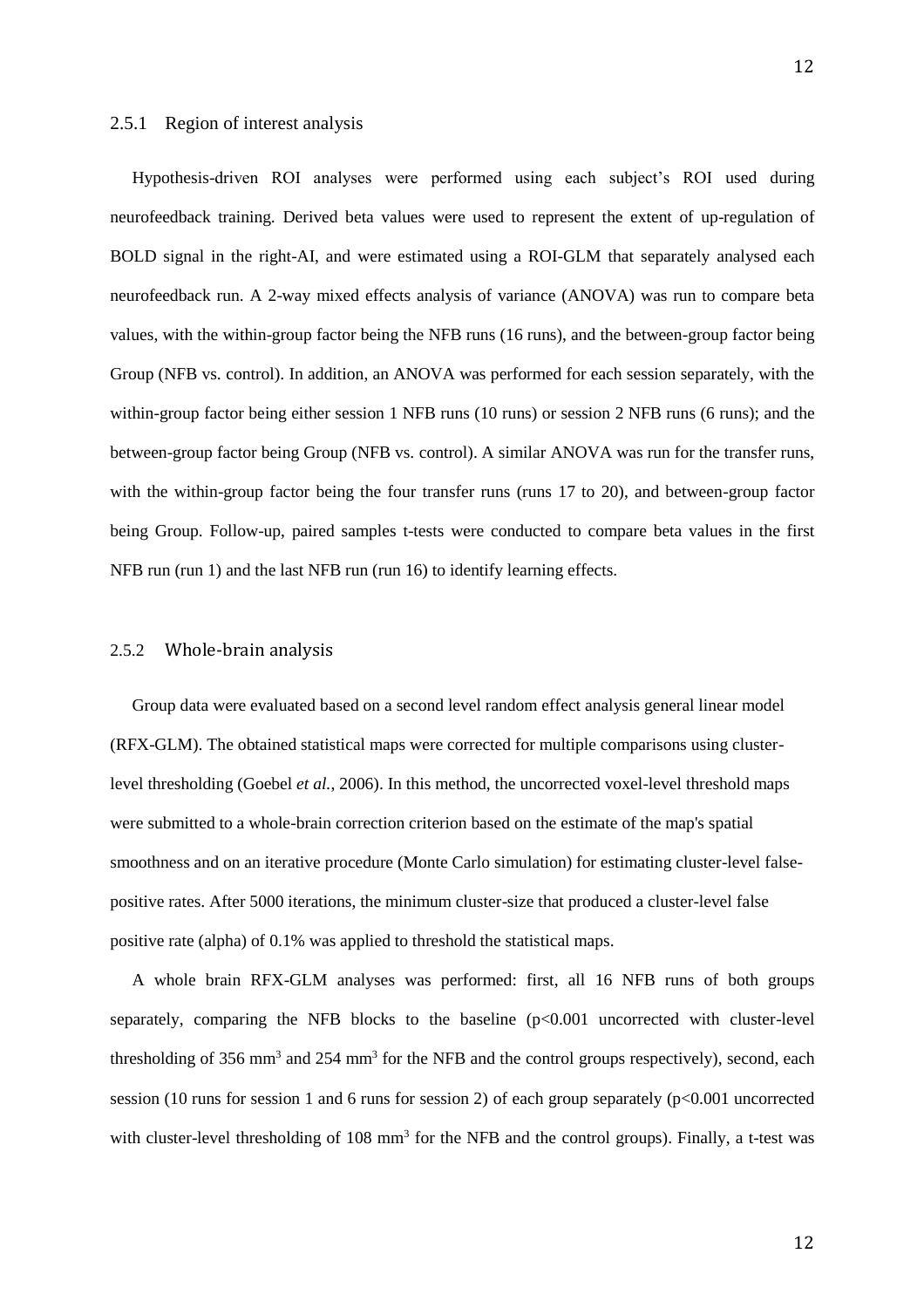run between the two cluster maps to create contrast maps, highlighting any significant differences between the two groups (thresholding at  $p < 0.001$ ).

### 2.5.3 Brain-behaviour analysis

A simple linear regression was run to identify a relationship between empathy scores and NFB participants' improvements at up-regulating abilities. Improvement in up-regulating ability was calculated by finding the difference in beta values between the first and last neurofeedback run (i.e. run 16 – run 1). Regression analyses were performed for both the NFB and control groups and using a Fisher r-to-z transform the correlation coefficient of two groups were compared. In addition, for a finer grain analysis of IRI scores, we examined the correlation for all four IRI subscales (perspective taking, fantasy, empathic concern, personal distress). Finally, simple linear regressions were run between total IRI scores and NFB participants' beta values for the first and last neurofeedback training runs of session 1 (run 1, run 10) and for session 2 (run 11, run 16).

### 2.5.4 Valence analysis

We examined whether there was any difference between the effectiveness of positive and negative valence audio clips for neurofeedback training. As the pattern of sounds was completely randomised, and so different auditory stimuli were heard in each run and for each participant, personalised protocol files were created for each participant. These protocol files were linked to participants' single GLM, before second-level analyses were run to determine participants' new beta values. Then, for subsequent analysis, these beta values were split into two bins: those derived from blocks with positively-valenced ('happy') sounds, and those derived from blocks with negatively-valenced ('sad') sounds.

# 3. Results

### 3.1ROI analysis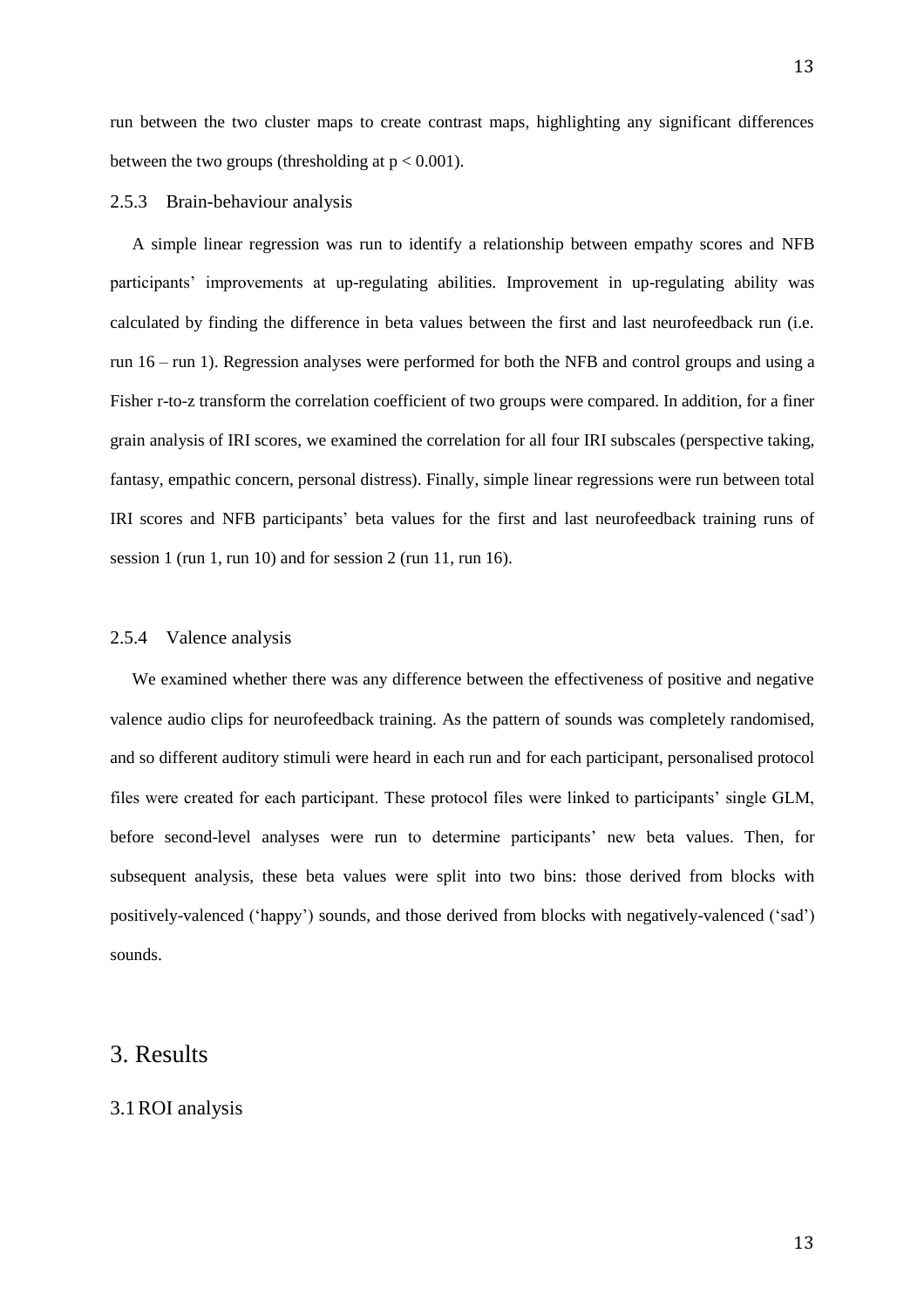Each participant completed sixteen NFB runs followed by four transfer runs spread over two sessions. Participants of the NFB group were trained to increase the brain activity measured from their right-AI regions. The average beta values in the right AI estimated during each run of the NFB and equivalent results for the control group are shown in Figure 2. To check that the ROI overlap between sessions was similar for the two groups we calculated overlap proportion and found 47% overlap for the NFB group and 43% overlap for the control group. After using a Shapiro-Wilk test ( $p>0.1$ ) to confirm the distributions were normal we performed a two-tailed t-test, which did not reveal a difference (p=0.66).

We performed separate ANOVA analyses on the beta values examining the effect of Group (NFB, control), Run and their interaction for both sessions together (16 runs), Session 1 (10 runs), Session 2 (6 runs) and the four runs of Transfer (Table 1). For session 2, the ANOVA of beta values indicated significant main effects for Group, Run and their interaction. However, for session 1 and both sessions together no significant main effects or interaction were found. The ANOVA of the transfer runs revealed a significant main effect of Group, however no significant effects were found for either Run or interaction between Group and Run.

Subsequent paired t-tests revealed a significant increase in the right AI activity between run 1 to run 16 ( $t(9) = -1.946$ ,  $p = 0.041$ ) in the NFB group. Conversely, no significant difference was found in the control group between the beta values of the first and last runs  $(t(9) = 1.397, p = 0.098)$ .

|                                | <b>Runs</b>                 | Group                      | <b>Group x Run</b>          |  |  |
|--------------------------------|-----------------------------|----------------------------|-----------------------------|--|--|
| <b>Both sessions (16 runs)</b> | $F(15,270) = 0.95, p = 0.5$ | $F(1,18) = 2.26, p = 0.15$ | $F(15,270) = 1.4, p = 0.14$ |  |  |
| Session-1 (10 runs)            | $F(9,162) = 0.74, p = 0.67$ | $F(1,18) = 0.14, p = 0.7$  | $F(9,162) = 0.54, p = 0.84$ |  |  |
| Session-2 (6 runs)             | $F(5,90) = 2.39, p = 0.04$  | $F(1,18) = 6.24, p = 0.02$ | $F(5,90) = 2.68, p = 0.03$  |  |  |
| Transfer runs (4 runs)         | $F(3,54) = 0.87, p = 0.46$  | $F(1,18) = 6.78, p = .018$ | $F(3,54) = 0.92, p = 0.43$  |  |  |

Table 1. The 2-way ANOVA results for NFB sessions.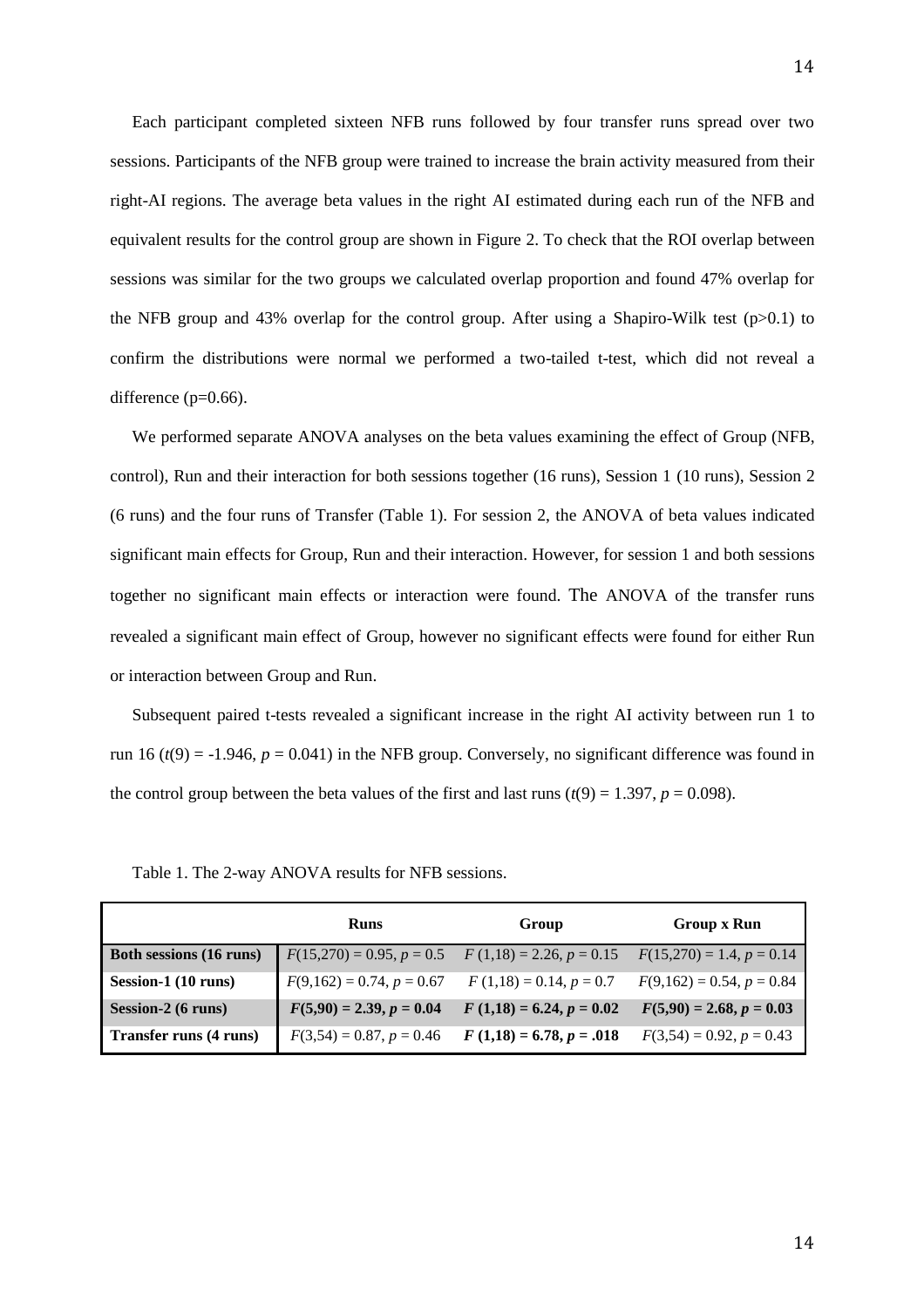

Figure 2. Mean beta values of each neurofeedback run for the two groups. Abilities of increasing right AI activity are shown to improve in the NFB group, especially around the  $14<sup>th</sup>$  run. The shaded area represents the four transfer runs that were performed at the end of the second session. Error bars indicate the standard error of the mean.

Further investigation into the paired data points between run 1 and run 16 show that, in the NFB group, a majority (70%) of participants had increased beta values in run 16, compared to run 1, indicating mostly successful trials. This was not, however, seen in the control group, where 70% of participants showed decreased beta values in run 16, compared to run 1.

### 3.2. Whole-brain analyses

A whole brain RFX-GLM analysis was run across all 16 NFB runs for both NFB and control groups separately, as illustrated in Table 2 and Figure 3. For the NFB group, significant activations were found in the right Superior Temporal Gyrus, and bilateral Lentiform Nucleus. For the control group, significant activation levels were found only in right Superior Temporal Gyrus.

Table 2. Table displaying coordinates of the peaks of cluster activation in the NFB and control groups, produced using RFX-GLM analysis, with *t* and *p* values displaying the significance of activation.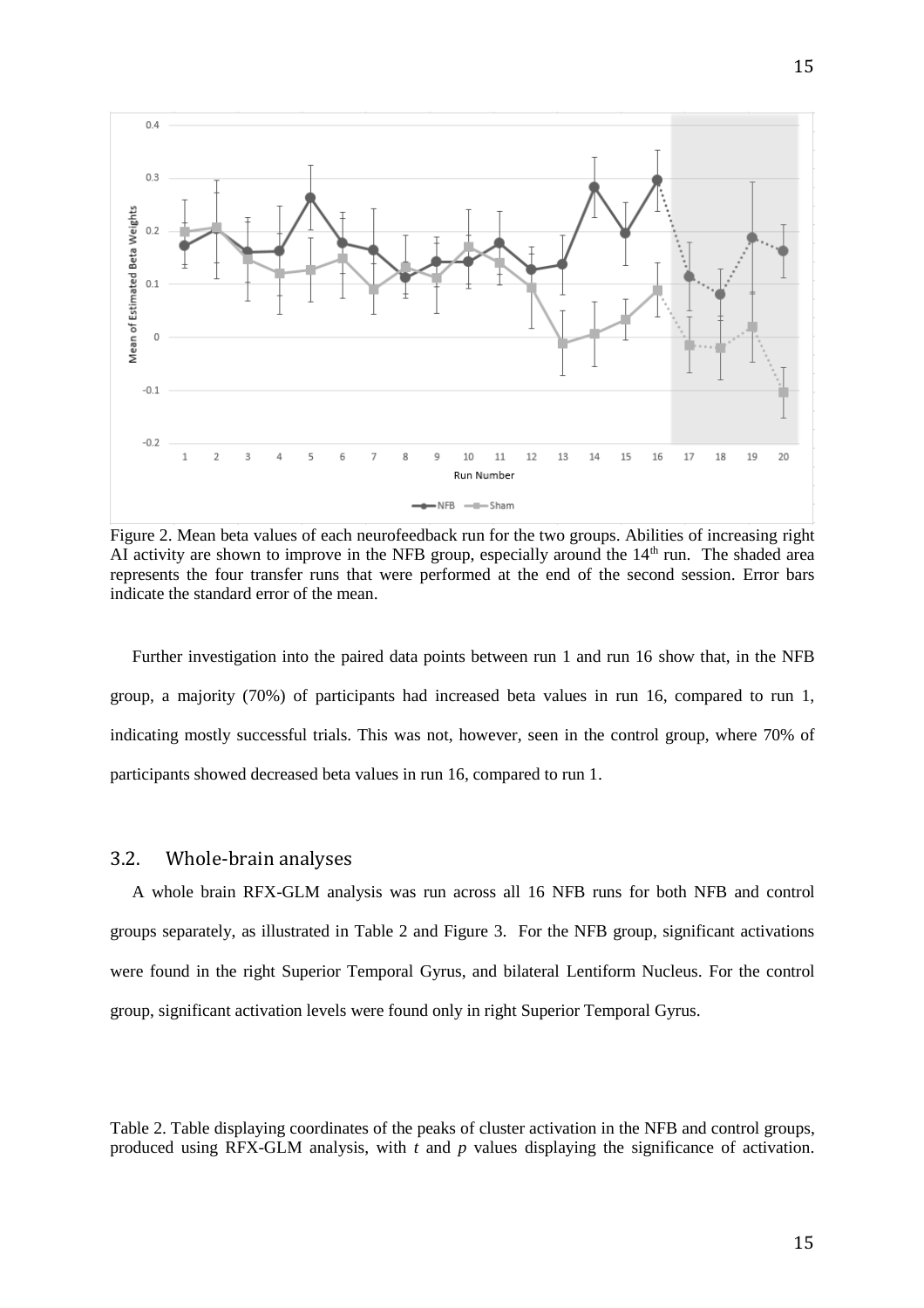|            | <b>Cortical Area</b>               | x     |        |                |          | <i>p</i> -value | Size |
|------------|------------------------------------|-------|--------|----------------|----------|-----------------|------|
| <b>NFB</b> | RH, Superior Temporal Gyrus, BA 41 | 57    | $-19$  | $\overline{4}$ | 8.733942 | 0.000011        | 866  |
|            | RH, Lentiform Nucleus, Putamen     | 15    | 8      | 4              | 7.640125 | 0.000032        | 2183 |
|            | LH, Lentiform Nucleus, Putamen     | $-21$ | 2      | $\overline{4}$ | 6.938818 | 0.000068        | 1459 |
| control    | RH, Superior Temporal Gyrus, BA 41 | 54    | $-2.2$ | 4              | 8.310386 | 0.000016        | 510  |

(Note: x,y,z are given in Talairach coordinates, LH= Left hemisphere. RH= right hemisphere. BA= Brodmann area).



Figure 3. Results of RFX-GLM analysis for the A) NFB group and B) control group. These activations are significant at  $p<0.001$  (cluster size> 356 mm<sup>3</sup> and > 254 mm<sup>3</sup> respectively).

Furthermore, the RFX-GLM was performed on each NFB session separately for both NFB and control groups, as illustrated in Table 3 and Figure 4. The NFB group produced increased activation in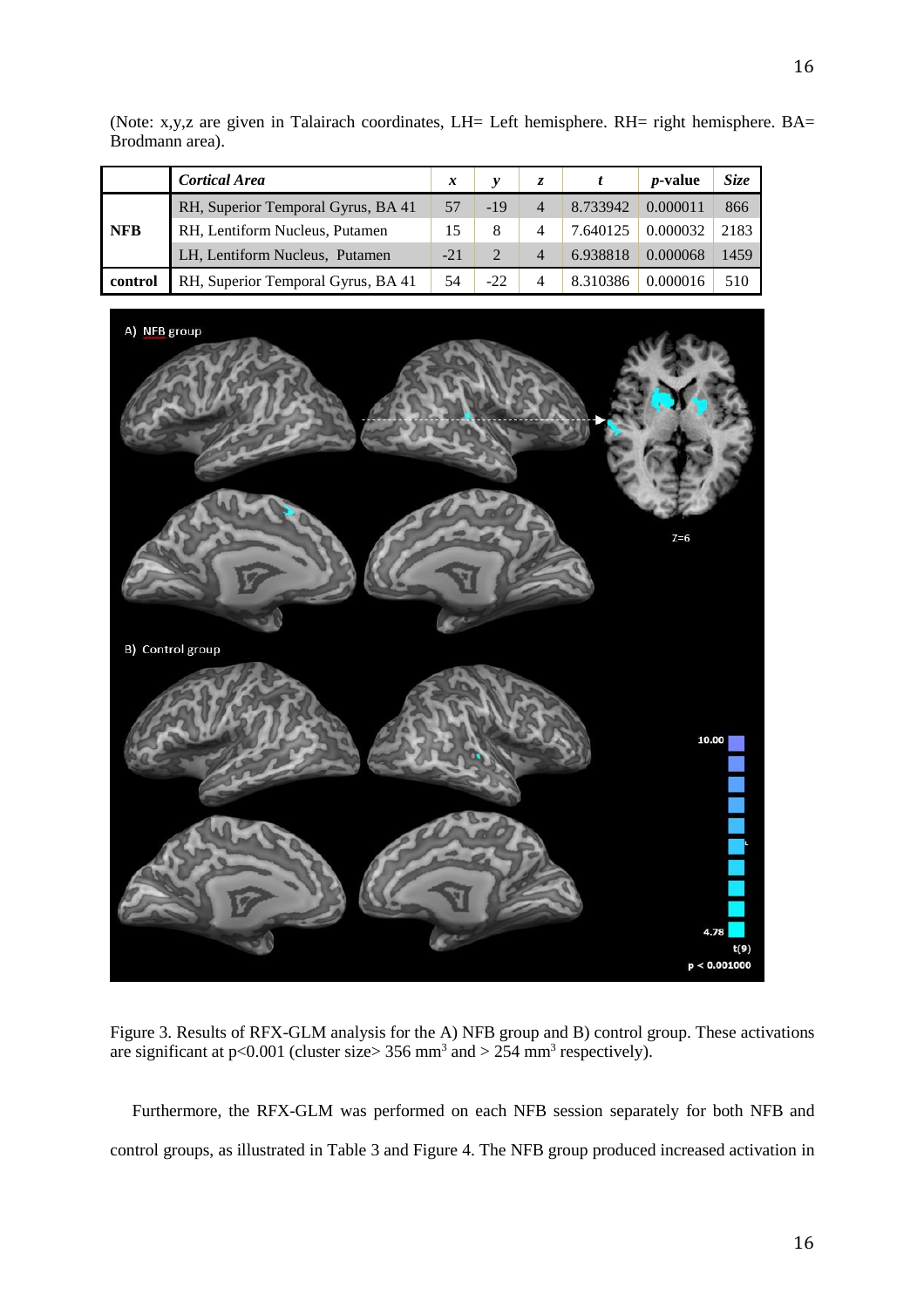the right anterior insula in the second session only. The control group did not produce increased AI activation in either session. Finally, a t-test examining differences between the NFB and control groups revealed no differences in activation between groups.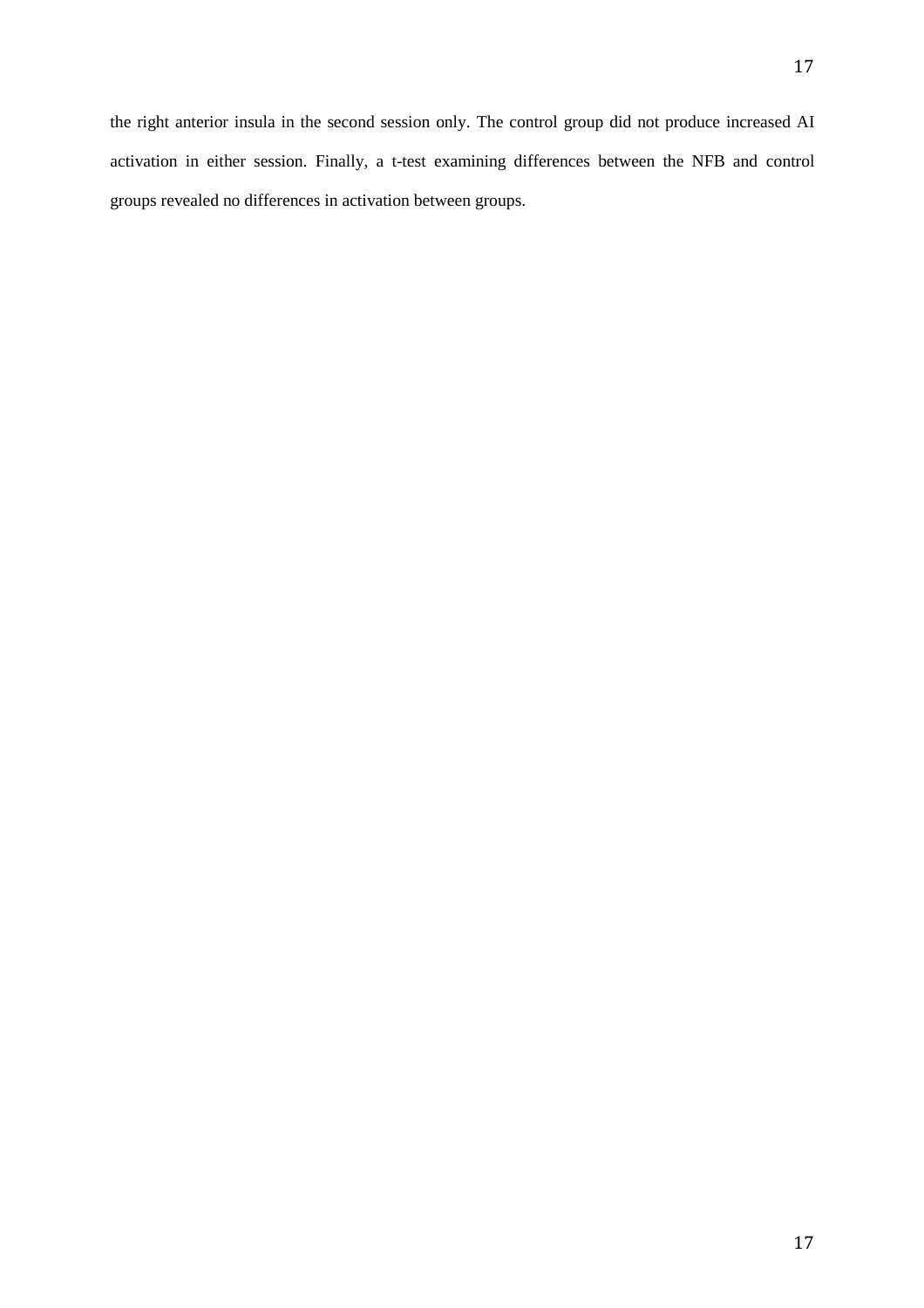Table 3. Table displaying coordinates of the peaks of cluster activation in the NFB and control groups, produced using RFX-GLM analysis, with *t* and *p* values displaying the significance of activation. (Note: x,y,z are given in Talairach coordinates, LH= Left hemisphere. RH= right hemisphere. BA= Brodmann area).

|            | <b>Session</b> | <b>Cortical Area</b>                 | $\pmb{\mathcal{X}}$ | $\mathbf{y}$   | Z,               | t        | $p$ -value | <b>Size</b> |
|------------|----------------|--------------------------------------|---------------------|----------------|------------------|----------|------------|-------------|
|            | $\mathbf{1}$   | RH, Superior Temporal Gyrus, BA 41   | 57                  | $-19$          | $\overline{4}$   | 7.518297 | 0.000036   | 432         |
|            |                | RH, Lentiform Nucleus, Putamen       | 15                  | 8              | $\overline{4}$   | 7.188156 | 0.000051   | 1116        |
|            |                | LH, Lentiform Nucleus, Putamen       | $-15$               | $\overline{2}$ | 10               | 6.281009 | 0.000144   | 1016        |
|            | $\mathbf 2$    | RH, Superior Temporal Gyrus, BA 42   | 63                  | $-28$          | 13               | 7.239437 | 0.000049   | 333         |
| <b>NFB</b> |                | RH, Superior Temporal Gyrus, BA 22   | 60                  | $-13$          | $\mathbf{1}$     | 7.90771  | 0.000024   | 242         |
|            |                | RH, Insula, BA 13 (anterior)         | 42                  | $-16$          | 10               | 7.263908 | 0.000047   | 343         |
|            |                | RH, Insula, BA 13 (posterior)        | 39                  | 20             | $\mathbf{1}$     | 7.401721 | 0.000041   | 139         |
|            |                | RH, Superior Temporal Gyrus, BA 22   | 51                  | 5              | $-2$             | 7.459524 | 0.000039   | 250         |
|            |                | RH, Lentiform Nucleus, Putamen       | 21                  | $\mathfrak{S}$ | 10               | 5.877091 | 0.000236   | 170         |
|            |                | RH, Lentiform Nucleus, Putamen       | 18                  | $\,8\,$        | $-2$             | 8.850809 | 0.00001    | 967         |
|            |                | RH, Cingulate Gyrus, BA 32           | 12                  | 20             | 34               | 8.311233 | 0.000016   | 120         |
|            |                | RH, Midbrain, Subthalamic Nucleus    | 9                   | $-13$          | $-2$             | 7.339516 | 0.000044   | 135         |
|            |                | RH, Midbrain, Red Nucleus            | $\overline{3}$      | $-22$          | $-2$             | 7.247826 | 0.000048   | 213         |
|            |                | LH, Superior Frontal Gyrus, BA 6     | $-3$                | 11             | 49               | 7.799897 | 0.000027   | 286         |
|            |                | LH, Caudate, Caudate Head            | $-9$                | 8              | $\overline{4}$   | 7.198783 | 0.000051   | 769         |
|            |                | LH, Middle Frontal Gyrus, BA 9       | $-36$               | 29             | 37               | 8.255245 | 0.000017   | 110         |
|            |                | LH, Precentral Gyrus, BA 6           | $-39$               | $\overline{2}$ | 34               | 6.11654  | 0.000176   | 119         |
|            |                | LH, Transverse Temporal Gyrus, BA 41 | $-54$               | $-22$          | 10               | 8.579368 | 0.000013   | 234         |
| control    | $\mathbf{1}$   | RH, Superior Temporal Gyrus, BA 41   | 54                  | $-22$          | $\overline{4}$   | 8.291884 | 0.000017   | 269         |
|            |                | RH, Superior Temporal Gyrus, BA 22   | 48                  | 5              | $-2$             | 9.511335 | 0.000005   | 240         |
|            |                | LH, Inferior Frontal Gyrus, BA 9     | $-33$               | $\,8\,$        | 28               | 8.903774 | 0.000009   | 113         |
|            | $\overline{2}$ | RH, Superior Temporal Gyrus, BA 41   | 54                  | $-22$          | $\boldsymbol{7}$ | 9.291552 | 0.000007   | 284         |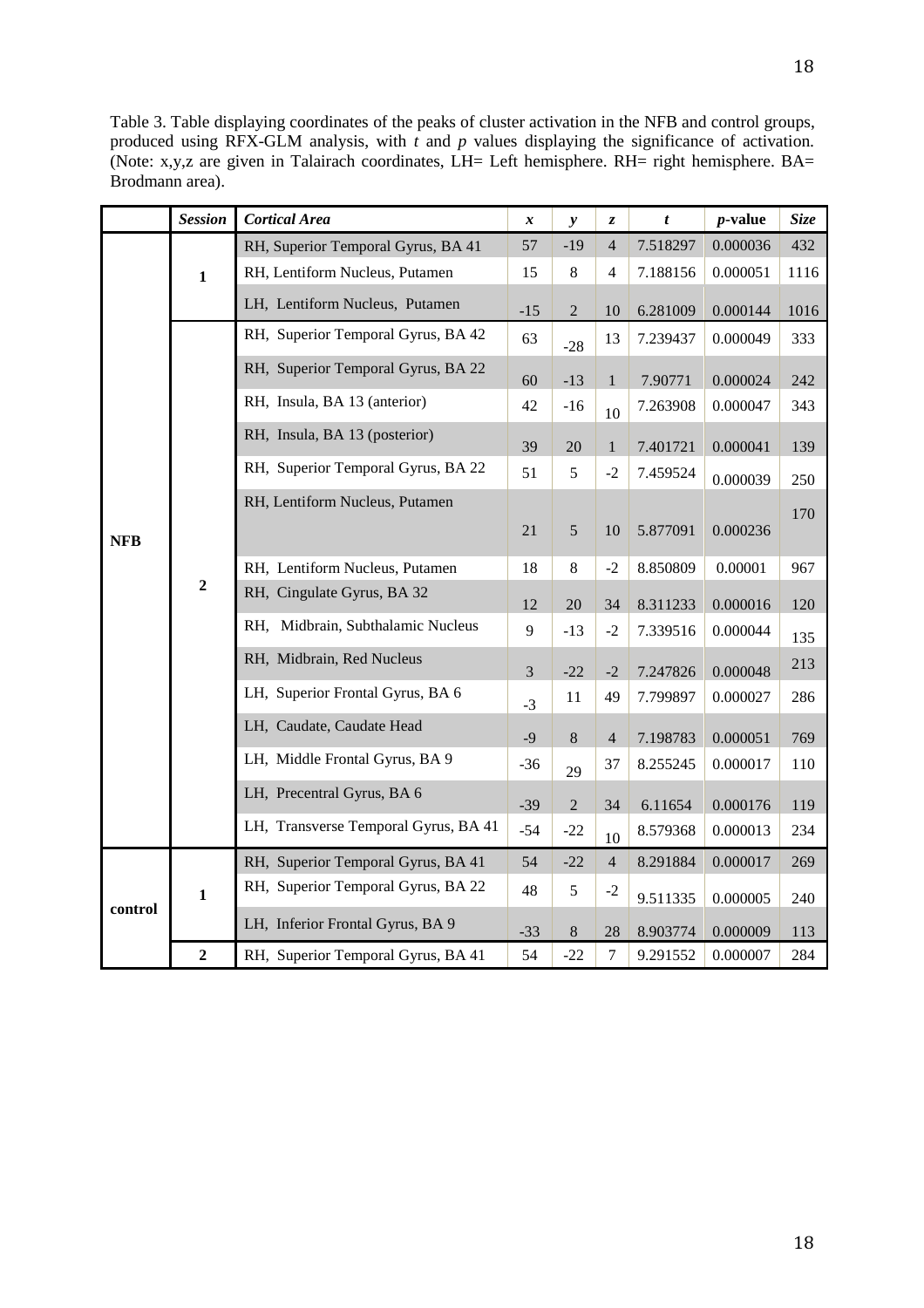

Figure 4. Results of RFX-GLM analysis for each session for the A) NFB group and B) control group. Activations shown in red/orange indicate higher activation in session-1, whereas activations shown in blue/white indicate higher activation in session-2. These activations are significant at p<0.001 (cluster size >  $108 \text{ mm}^3$  for both groups).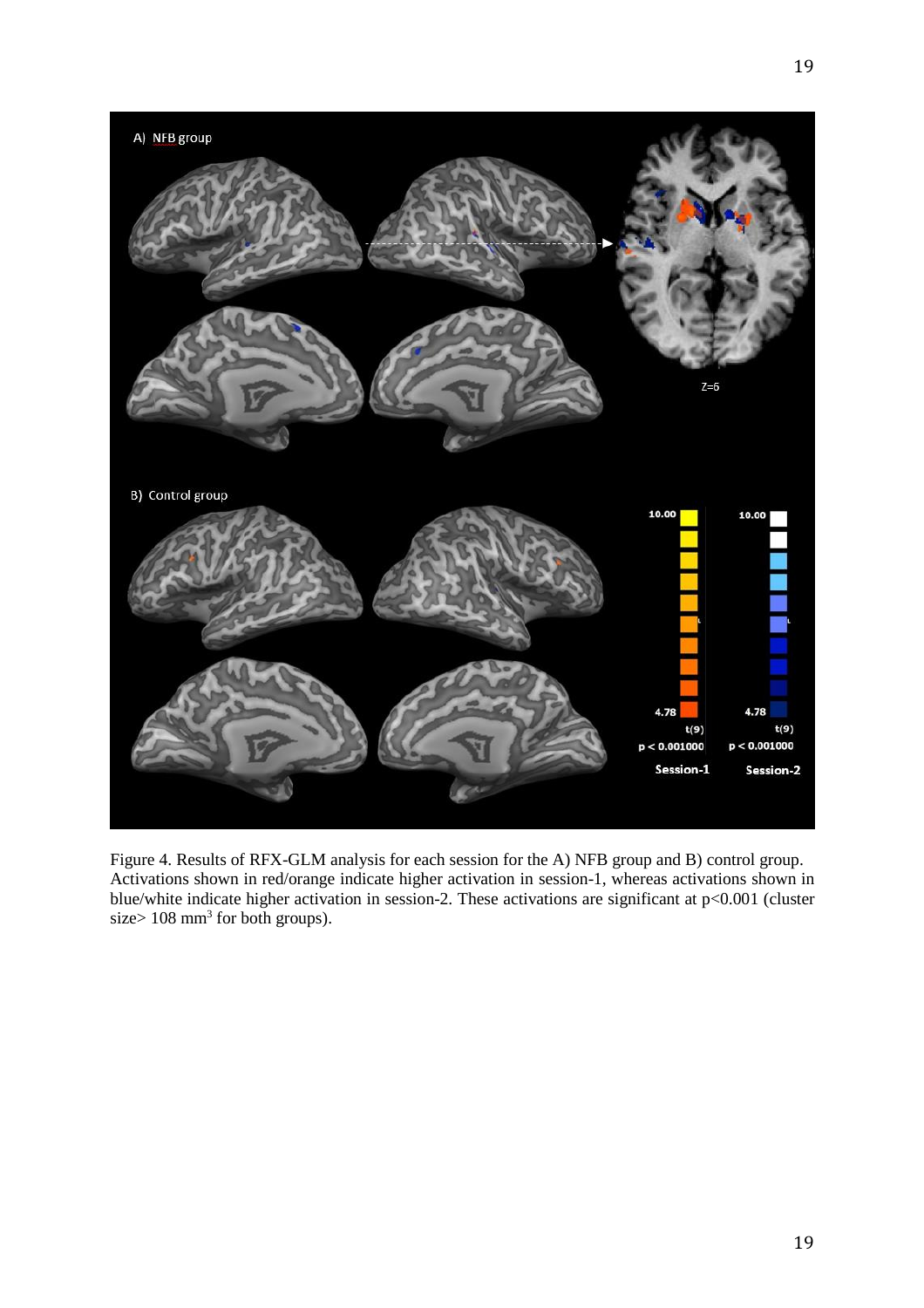### 3.3 Brain-Behaviour Association

Empathy levels, as assessed by the IRI, were compared with improvement levels of participants at up-regulation of activity levels in the right-AI. Normality of the distributions of IRI and all subscales was confirmed using a Shapiro-Wilk test  $(p>0.1)$ . A simple linear regression was calculated to predict beta values based on participants' total IRI scores. For NFB participants a marginally significant regression equation was found ( $F(1,8) = 5.280$ ,  $p = 0.051$ , with an  $r<sup>2</sup>$  of 0.398) (Figure 5), with a trend for participants with low IRI scores to show the largest increase in beta values. Results for the control group showed no significant effect of total IRI score on change in beta value ( $F(1,8) = 0.669$ ,  $p = 0$ . 437, with an  $r^2$  of 0.077). Comparison of the correlation coefficients between the NFB (r=-0.631) and control (r=0.278) participants revealed a significant difference (z=-1.92, p=0.027, one tailed).

Analysis of all the IRI subscales for a relationship between IRI subscale score and changes in beta values in the right-AI was performed on both the NFB and control groups. Results for the NFB group showed a similar pattern to total IRI, with beta values decreasing with increasing IRI value, but none of these subscales reached significance (perspective taking  $(F(1,8)=4.012, p=0.08, r^2=0.334)$ , fantasy  $(F(1,8)=0.46, p=0.517, r^2=0.054)$ , emotional concern  $(F(1,8)=2.026, p=0.192, r^2=0.202)$ , personal distress ( $F(1,8)=1.057$ ,  $p=0.334$ ,  $r^2=0.117$ )). Results of the analysis of control participants for the regression between IRI subscale and change in beta values showed that three of these subscales did not reach significance (perspective taking  $(F(1,8)=0.018, p=0.897, r^2=0.002)$ , fantasy  $(F(1,8)=0.197,$ p=0.669,  $r^2$ =0.024), emotional concern (F(1,8)=0.220, p=0.652,  $r^2$ =0.027), though there was a significant effect for personal distress ( $F(1,8)=6.735$ ,  $p=0.032$ ,  $r^2=0.457$ )), with greater changes in beta values for individuals with higher subscale scores of personal distress. All reported p values not corrected for multiple comparisons.

Further analyses were performed to examine the relationship between IRI scores and participants' beta values at different runs. Results of simple linear regressions for runs 1, 10, 11 and 16, revealed correlation coefficients of -0.149, -0.368, -0.520 and -0.803 respectively, of which only run 16 was found to be statistically significant ( $F(1,8) = 14.486$ ,  $p = 0.005$ ). Reported p value not corrected for multiple comparisons.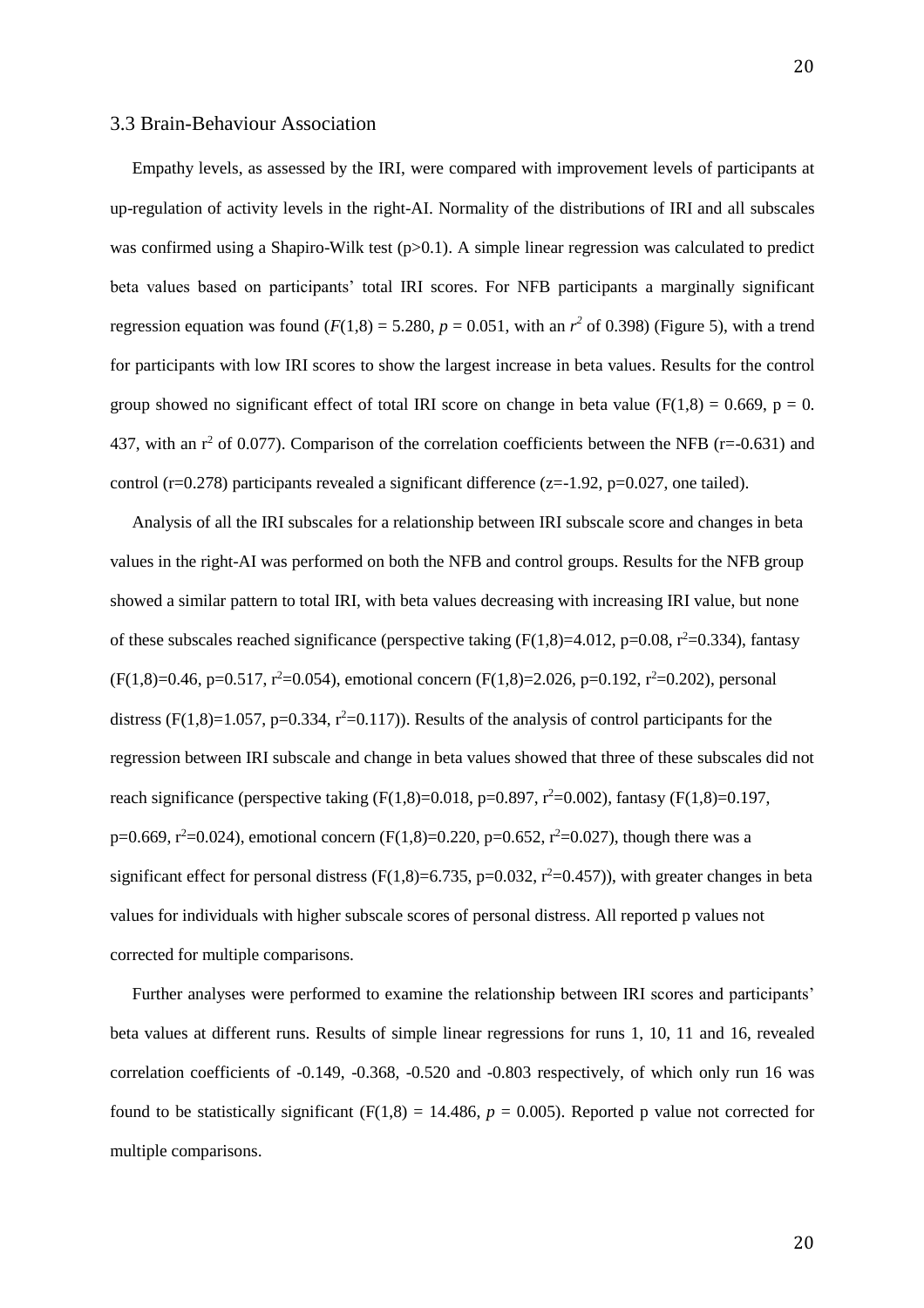

Figure 5. Plot of the difference in beta values between NFB participants' first and last neurofeedback runs (run  $16 -$  run 1) versus total IRI score; a negative trend that was marginally significant ( $p=0.051$ ) is seen.

## 3.4 Valence Analysis

Beta values were split into positively- and negatively-valenced blocks, indicating how well participants increased activity levels for each valence. These beta values were collected for each participant in the NFB group, and after performing a Shapiro-Wilk test to confirm normality (p>0.1), a t-test was conducted to compare the positive ('happy') and negative ('sad') conditions. There was a significant difference in the scores for the positive ('happy') ( $M = 0.195$ ,  $SD = 0.063$ ) and negative ('sad') conditions (M = 0.178, SD = 0.059);  $(t(15) = 12.395, p < 0.0001)$ . As seen in Figure 6, in all but four of the neurofeedback runs, participants did better (increased right AI activity levels) whilst listening to positively-valenced auditory stimuli.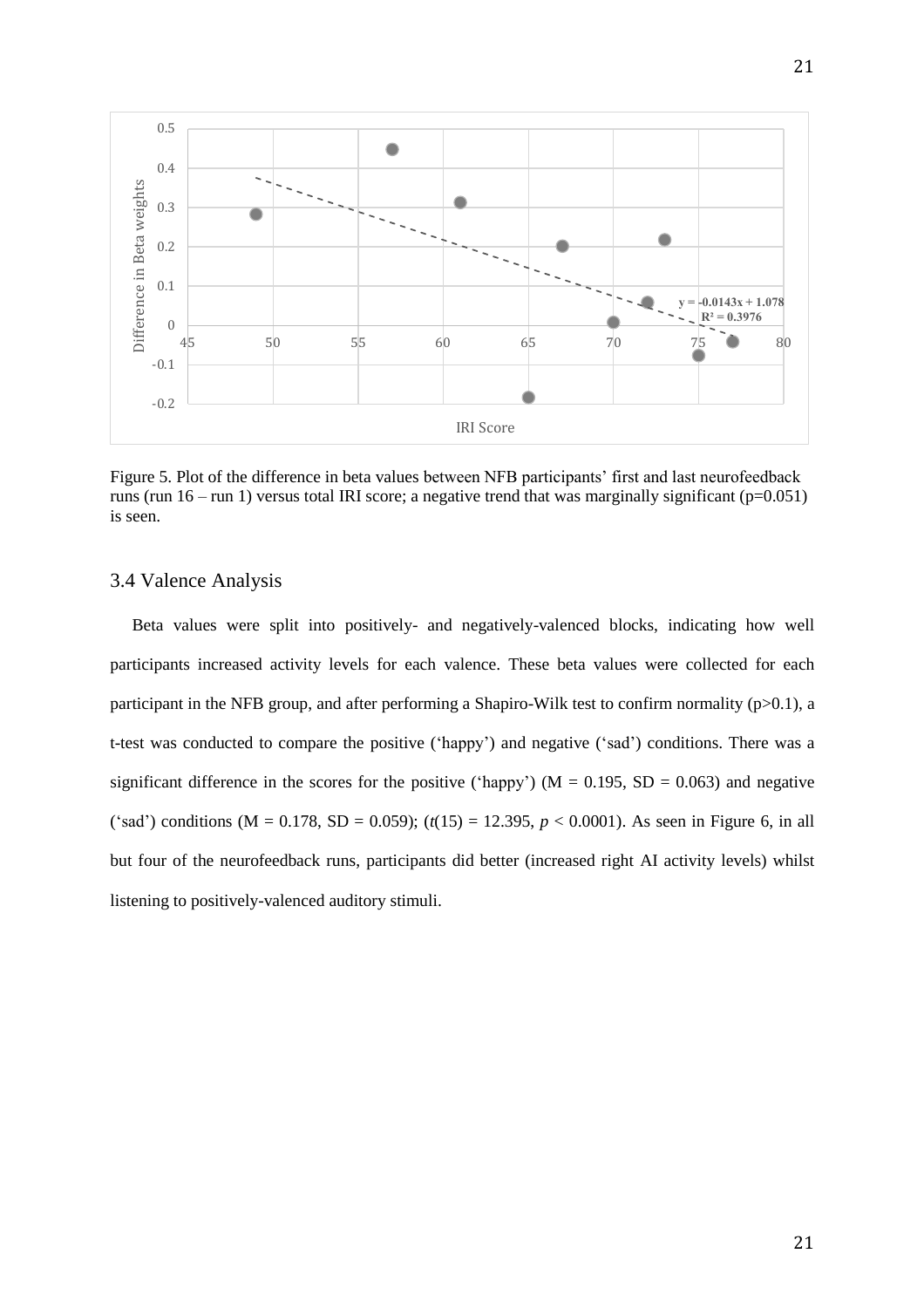

Figure 6. Mean beta values of each neurofeedback run, split between stimuli type. Ability to increase right AI activity are shown for both positively- and negatively-valenced stimuli. In all but four runs, positively-valenced sounds elicited a greater reaction than negatively-valenced ones. Error bars indicate the standard error of the mean.

# 4. Discussion

Participants in the NFB group showed their ability to up-regulate right-AI activity levels as evidenced by a significant increase in up-regulation during the second session. The same was not seen in the control group, who in fact displayed no significant change in BOLD activity during the upregulating blocks, from the first to the last run. Over all runs, seven out of the ten NFB participants managed to improve their ability at increasing AI BOLD signal over the training period, while this was true for only three control participants. Previous studies have also reported a portion of neurofeedback trials being unsuccessful, with one paper indicating a failure rate of a quarter for all participants in the experimental group – a figure not hugely different to the one seen in the current study (Auer *et al.*, 2015). Whole-brain analyses revealed brain regions activated across during the upregulation blocks. For both the NFB and control groups, activated regions included the bilateral auditory cortex (BA 41). For the NFB group only, the areas with a significant level of activation included bilateral putamen.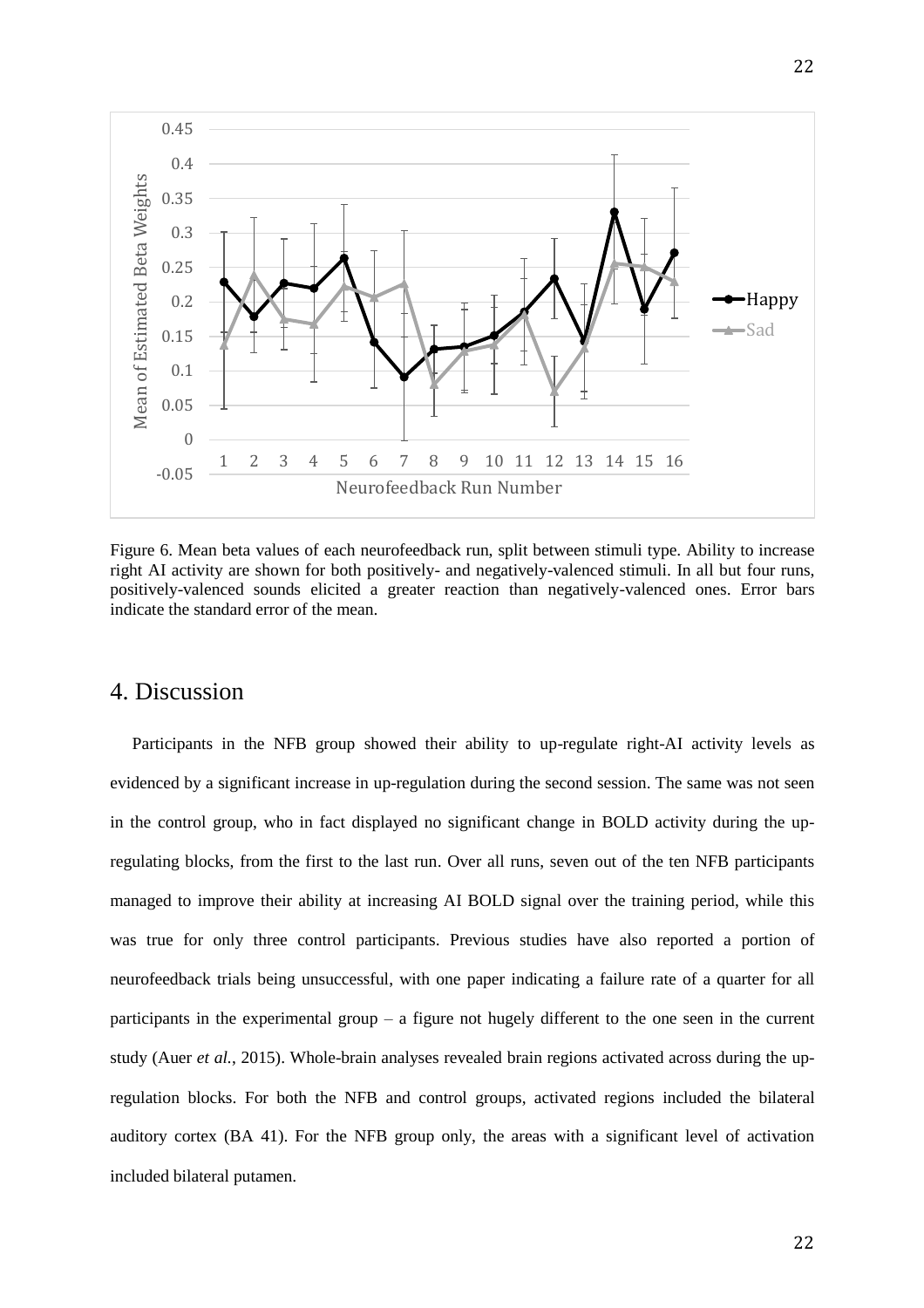Examination of the relationship between behavioural and brain data revealed an association between empathy traits, as measured by the IRI, and ability to up-regulate. Although results showed no relationship between IRI scores and beta values of the first neurofeedback run, a significant negative correlation between IRI scores and beta values was found for the final neurofeedback run. In addition, IRI scores showed a marginally significant negative trend with the difference in beta values between the first and last run. Finally, results from valence analyses indicated happy sounds elicited greater responses in participants, or higher BOLD levels, than negatively-valenced sounds.

### 4.1 Regions-of-Interest Analyses

ANOVAs examining the effects of the within-subject factor of Run and between-subject factor of Group for session 1 showed main effects for Run, Group and their interaction, while for session 1 and both sessions together no significant effects were found. However, a planned comparison between beta values at run 16 versus run 1 showed an increase for only the NFB group. Taken together, the increase in the NFB group from run 1 to run 16 and a significant interaction between Group and Run as well as main effects for both Group and Runs in session 2 suggests that the second session was critical for individuals in the NFB group to learn to up-regulate activity in their right AI. The ability to learn to up-regulate right AI activity is in line with previous neurofeedback research that employed different up-regulation strategies (Caria *et al.*, 2010, Lawrence *et al.*, 2014). Interestingly, visual examination of the pattern of activation across runs reveals a slight decrease in activation levels for the NFB group from runs six through ten – towards the end of the first session. It is possible that, due to the cognitive effort required by this experiment, participants became fatigued by the time they reached the later runs, performing worse towards the end of the session.

Results from the transfer runs did not clearly indicate an effect of transfer. There was a statistically significant effect of Group reflecting better performance of the NFB group in up-regulating in the absence of a feedback signal. However, a true transfer effect could be said to manifest in a significantly greater activation than run 1. Although this was not the case in the current study, it could be suggested that as the BOLD levels in the first transfer run were similar to that of the first NFB run,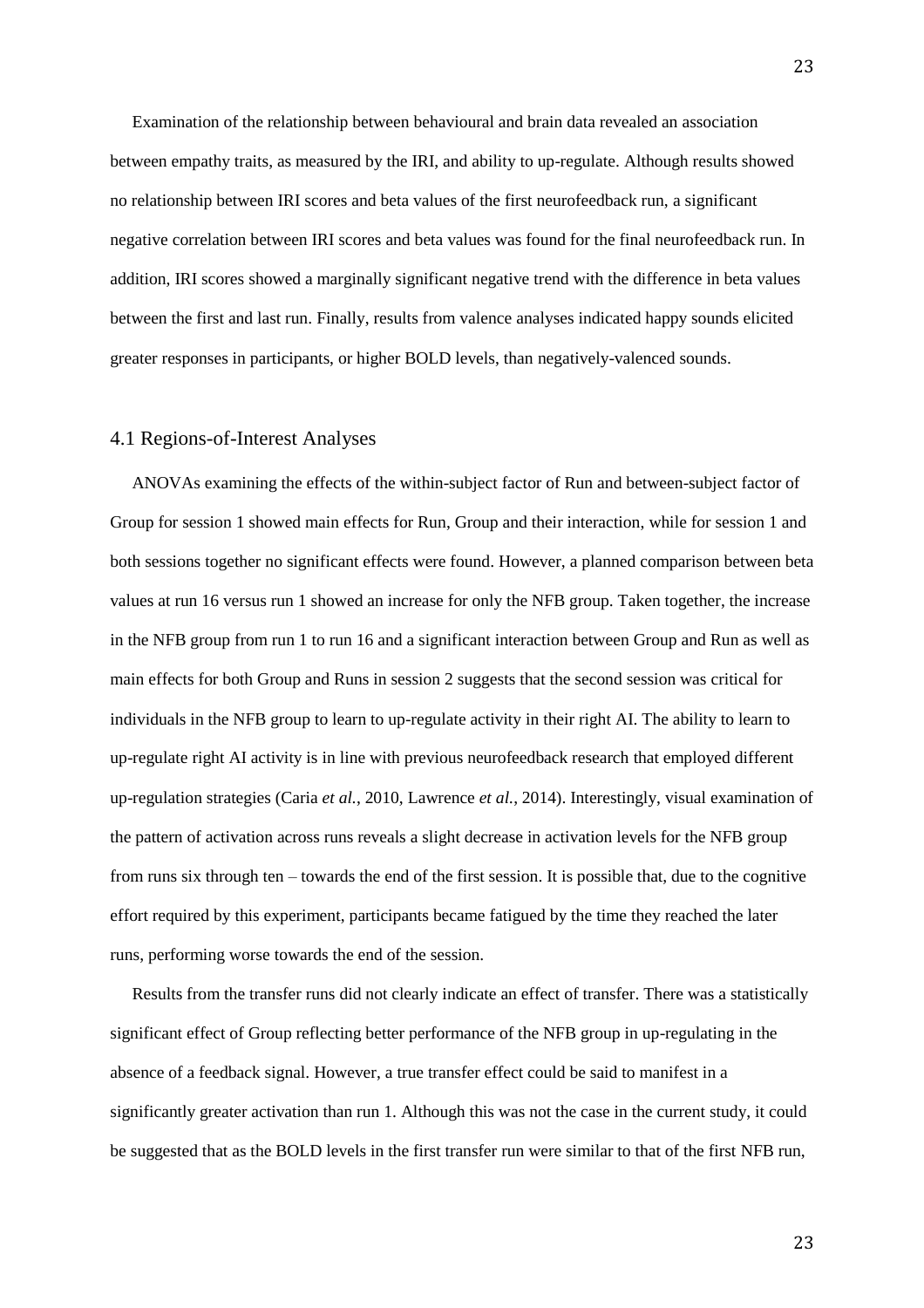participants learnt these skills and were able to produce the same results, without the help of any visual feedback. In order to confirm this, future studies could implement a baseline transfer run before the NFB training. The ability to demonstrate transfer bears significance to real-world applications for possible future therapies (e.g. for autism, ADHD or depression) that incorporate neurofeedback with the objective of patients applying learned abilities to their everyday lives.

Finally, it has been suggested that sham-neurofeedback would have its own effects on participants' up-regulating abilities, compared to passively viewing an unmoving image. Due to this, it is of utmost importance that control groups are shown these placebo neurofeedback stimuli, to distinguish the benefits of genuine rt-fMRI neurofeedback, above the psychosocial influences that are an inevitable part of the study (Thibault *et al.*, 2017).

### 4.2 Whole-brain analyses

The brain networks predicted to be involved in this task were elements of auditory processing, emotional understanding and empathic processes. In both NFB and control groups, the auditory cortex (BA 41) was activated due to the presence of auditory input during the up-regulation blocks.

For the NFB group only, the cluster map revealed activation for the basal ganglia, known to have an important role in emotional processing (Lanciego *et al.*, 2012). Interestingly, support for the contribution of the basal ganglia to recognising emotional prosody emerged from studies of patients with lesions of the basal ganglia, who exhibited difficulties in recognising emotional tone of prerecorded utterances (Weddell, 1994). This claim is reinforced by more recent functional neuroimaging studies, which provide evidence for the activation of the basal ganglia during processing of emotional vocal cues (Kotz *et al.*, 2003).

### 4.3 Empathy levels association

A notable finding of the current study is the link between participants' intrinsic empathy levels, as indicated by the IRI, and their ability to up-regulate right AI BOLD signal over the course of the feedback training. Although the relationship between IRI and change in up-regulation abilities was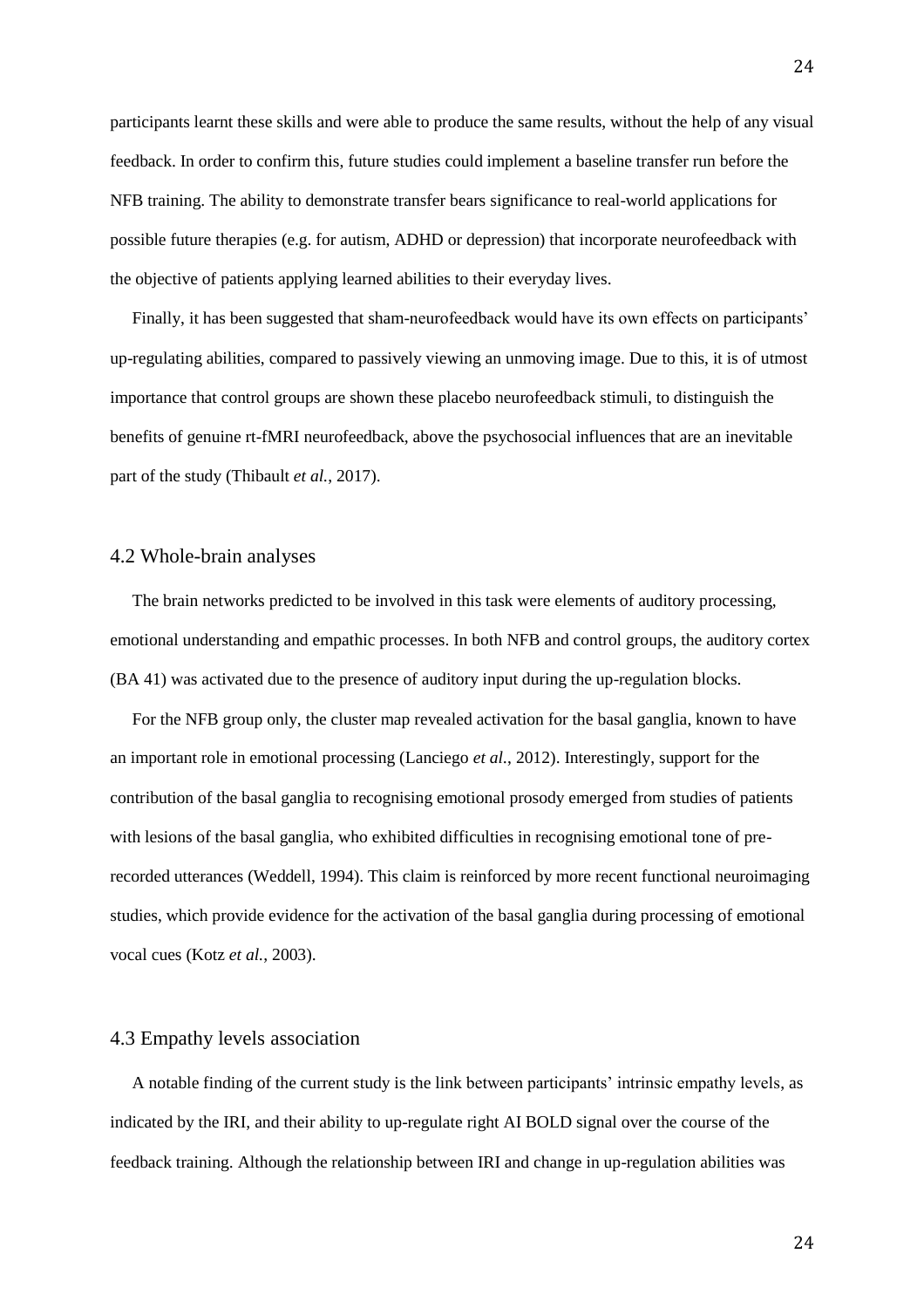only marginally significant with a *p* value of 0.51, there was a significant correlation between IRI and beta values at the final neurofeedback run that revealed less ability to up-regulate for individuals with higher IRI scores. Such a relationship was not apparent for the first neurofeedback run. Moreover, there was a significant difference in the correlation between the NFB and control group. These results point to individual differences in the effectiveness of this rt-fMRI training paradigm. This might be explained by the fact that individuals' empathic trait levels have been shown to have a positive association with their AI activation intensities, whilst witnessing the expression of emotions by others (Jabbi *et al.*, 2007). Therefore, it could be argued that individuals with a decreased empathic ability – those who display a hypoactive AI – would possess greater potential for increasing their activation levels than individuals whose AI activity is constitutively high. This therefore highlights the suitability of using such techniques in certain populations, such as individuals with autism, who are known to have low empathic traits, as well as a hypoactive AI (Di Martino *et al.*, 2009). Therapeutics directed at changing patients' inherent activation levels may thus be a useful supplement to behavioural therapies.

### 4.4 Valence analysis

The final stage of analysis examined the effects of the type of stimuli on up-regulation success of right AI activity levels. Previous research in this area has indicated that positively-valenced emotions, elicited by viewing pleased facial expressions, produced greater left than right AI activation (Jabbi *et al.*, 2007), whilst the right AI is thought to become activated predominantly by arousing, negative stimuli (Craig, 2009). One might assume, therefore, that it would be negative stimuli that would allow participants in this experiment to increase AI activity levels to the highest degree. It could be argued, however, that an area in the brain that does not usually become significantly activated in response to happy auditory inputs, i.e. the right anterior insula, would have the greatest potential to increase this activity. Future research that use emotional stimuli in neurofeedback should further examine this question of whether the emotion typically associated with the strongest response in a region has the best potential for training up-regulation. An additional distinction that can be made is that the current task involved listening to emotional sounds and the right hemisphere is known to be dominant for the

25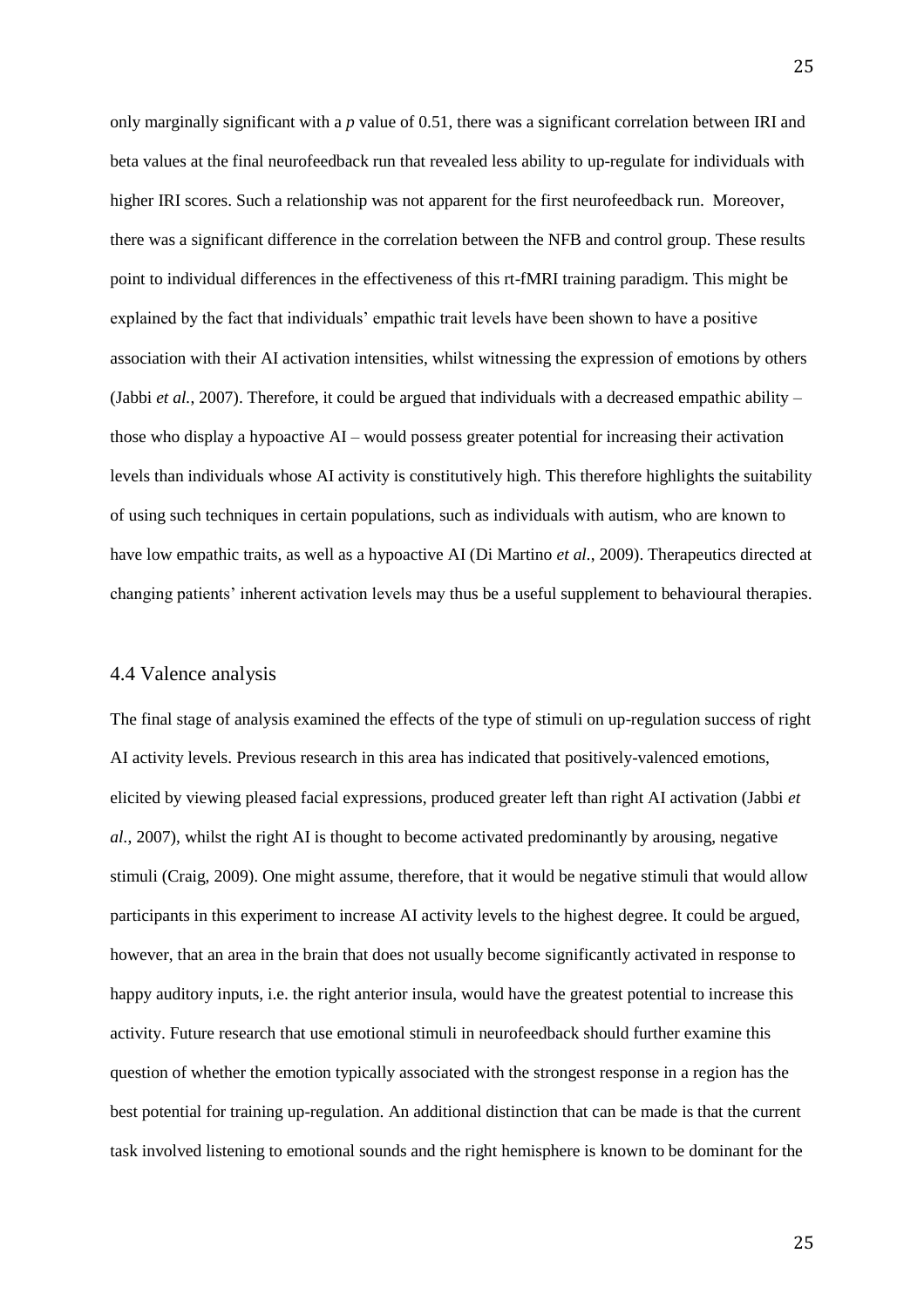perception of prosody (Gandour et al., 2004). In addition, the right insula has been reported to respond stronger than the left insula to the sound of laughing and crying, with the response for laughing (nonsignificantly) appearing slightly greater than for crying (Sander & Scheich, 2005). This highlights that the use of voices rather than visually presented displays for neurofeedback provides a unique window into emotional processing in right-AI.

### 4.5 Limitations

One limitation of the current research was that it lacked any form of behavioural follow-up. This was mainly due to the nature of the IRI, as it was felt that this targeted a global concept of the participants' character traits, as opposed to the participants' current states. Further research could go on to investigate the differences in empathic levels before and after such training, using variables, specifically behavioural ones, that encapsulate this feature better. In addition, other neurofeedback studies have been designed with a follow-up over a longer period of time to explore sustained differences after training (Scheinost et al., 2013) and it would be interesting to examine whether any changes found would maintain over longer periods of time.

A further limitation of the current study involves the small sample size, which presents a problem in regards to the use of random effects analyses. These results should be replicated with a larger group of participants to support the current findings, as well as more systematically randomising group assignment, to avoid selection bias. In addition, our sample population was heterogeneous and thus the general mask we used to identify right anterior insula might not have accommodated for variability in the insula arising from sex and handedness differences. Given that sex and handedness were matched across our NFB and control groups this is not likely to have influenced our results. However, future research would benefit from a definition of the region of interest that reflects an individual's individual insula structure and functional organisation. This would be of particular relevance in consideration of any particular clinical group.

A final consideration is that although our pilot studies indicated that participants could up-regulate right AI using the current stimulation paradigm, it is possible that changes to this paradigm might

26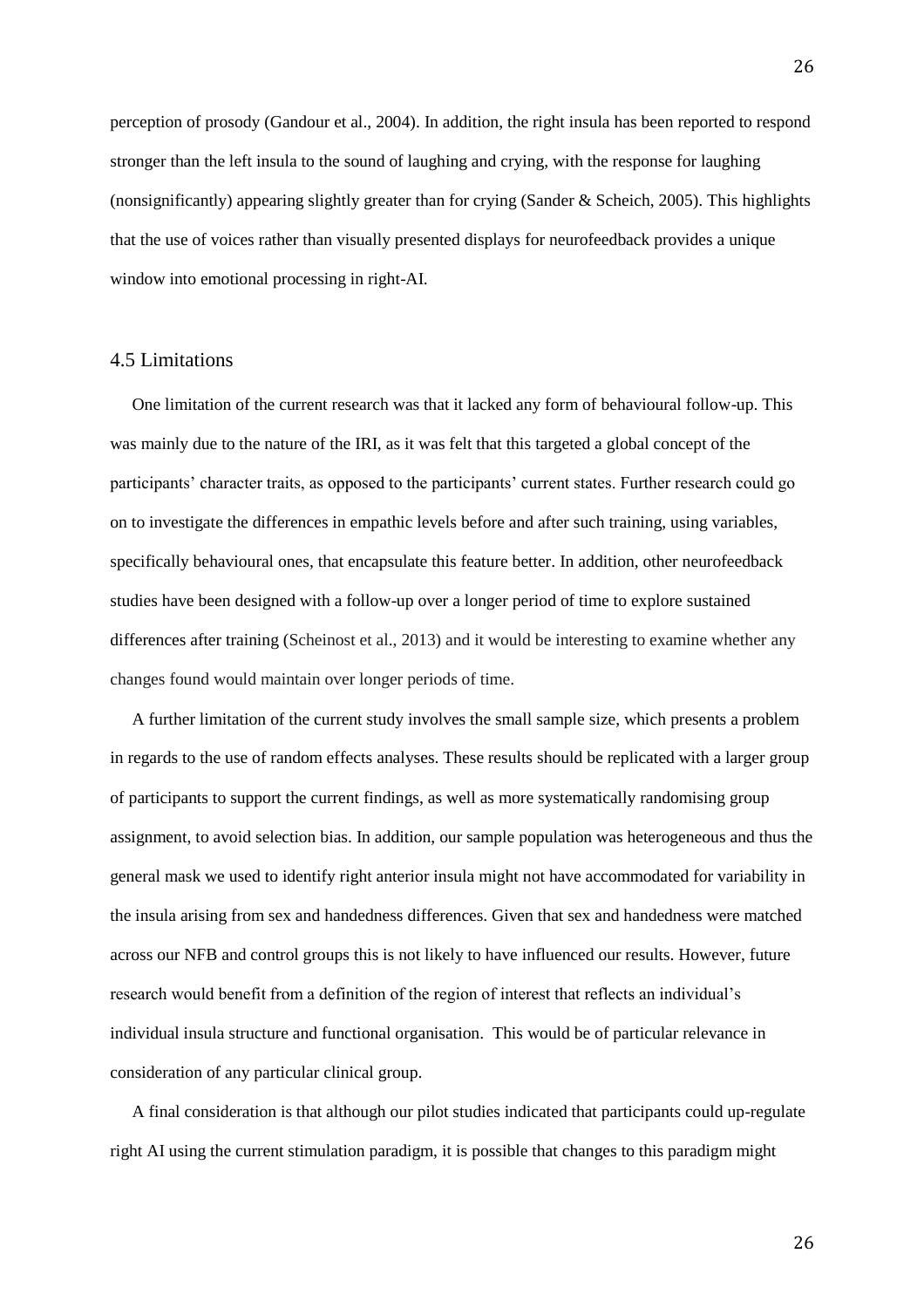yield a higher success rate. For example, more precise targeting within the anterior insula could potentially isolate regions that are more specific for the processing of empathy. Similarly, changes in the timing or numbers of blocks within a run might be more effective. In particular, it is a possibility that participants became fatigued during the scan, which could have adversely influenced neurofeedback training.

### 4.6 Conclusion

The motivation for the current study stemmed from our view that an increase in the activation of the right AI during social tasks, specifically ones involving the ability to empathise, might ultimately lead to better functioning social interactions. This would be especially beneficial to those known to have an underactive AI, such as autistic individuals. Our results show that participants in the NFB group learned to up-regulate and enhance their brain activity whilst receiving real-time feedback from the AI, compared to the control group, who did not manage to up-regulate activity. This suggests that up-regulation of the AI can be achieved within two rt-fMRI neurofeedback sessions and reveals the importance of the second session. Further, a negative link was found between individuals' intrinsic empathic tendencies and their up-regulation learning capabilities to enhance right AI activity in response to emotional auditory stimuli, suggesting that individuals with lower empathic traits have greater potential for increasing right AI activity than those with pre-existing high empathic traits, a finding that may hold significance when considering the delivery of neurofeedback-based therapies to populations with low empathy levels, such as those with autistic spectrum disorders.

### Acknowledgments

We thank the editor and reviewers for their many helpful comments and suggestions. SA acknowledges the support of the Higher Committee for Education Development in Iraq.

27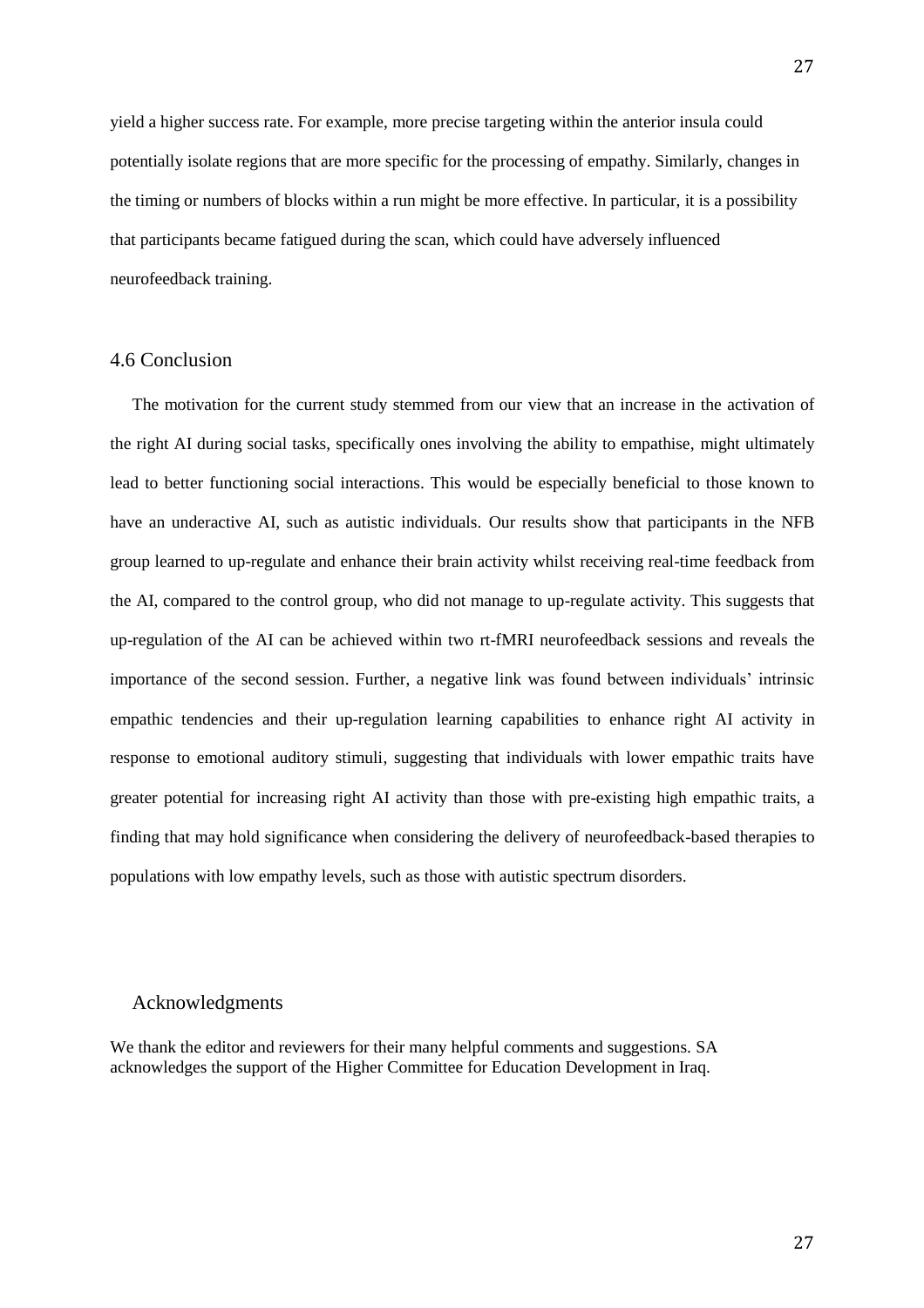### References

- Auer, T., Schweizer, R., & Frahm, J. (2015). Training efficiency and transfer success in an extended real-time functional MRI neurofeedback training of the somatomotor cortex of healthy subjects. *Frontiers in human neuroscience*, *9*.
- Berman, B. D., Horovitz, S. G., & Hallett, M. (2013). Modulation of functionally localized right insular cortex activity using real-time fMRI-based neurofeedback. *Frontiers in human neuroscience*, *7*, 638.
- Bradley, M. M., & Lang, P. J. (1999). International affective digitized sounds (IADS): Stimuli, instruction manual and affective ratings (Tech. Rep. No. B-2). Gainesville, FL: The Center for Research in Psychophysiology, University of Florida
- Bradley, M. M., & Lang, P. J. (2007). The International Affective Digitized Sounds (IADS-2): Affective ratings of sounds and instruction manual. *University of Florida, Gainesville, FL, Tech. Rep. B-3*.
- Caria, A., Veit, R., Sitaram, R., Lotze, M., Weiskopf, N., Grodd, W., & Birbaumer, N. (2007). Regulation of anterior insular cortex activity using real-time fMRI. *Neuroimage*, *35*(3), 1238-1246.
- Caria, A., Sitaram, R., Veit, R., Begliomini, C., & Birbaumer, N. (2010). Volitional control of anterior insula activity modulates the response to aversive stimuli. A real-time functional magnetic resonance imaging study. *Biological psychiatry*, *68*(5), 425-432.
- Craig, A. D. (2009). How do you feel--now? The anterior insula and human awareness. *Nature reviews neuroscience*, *10*(1).
- Davis, M. H. (1980). A multidimensional approach to individual differences in empathy. JSAS Catalog of Selected Documents in Psychology, 10, 85.
- Di Martino, A., Ross, K., Uddin, L. Q., Sklar, A. B., Castellanos, F. X., & Milham, M. P. (2009). Functional brain correlates of social and nonsocial processes in autism spectrum disorders: an activation likelihood estimation meta-analysis. *Biological psychiatry*, *65*(1), 63-74.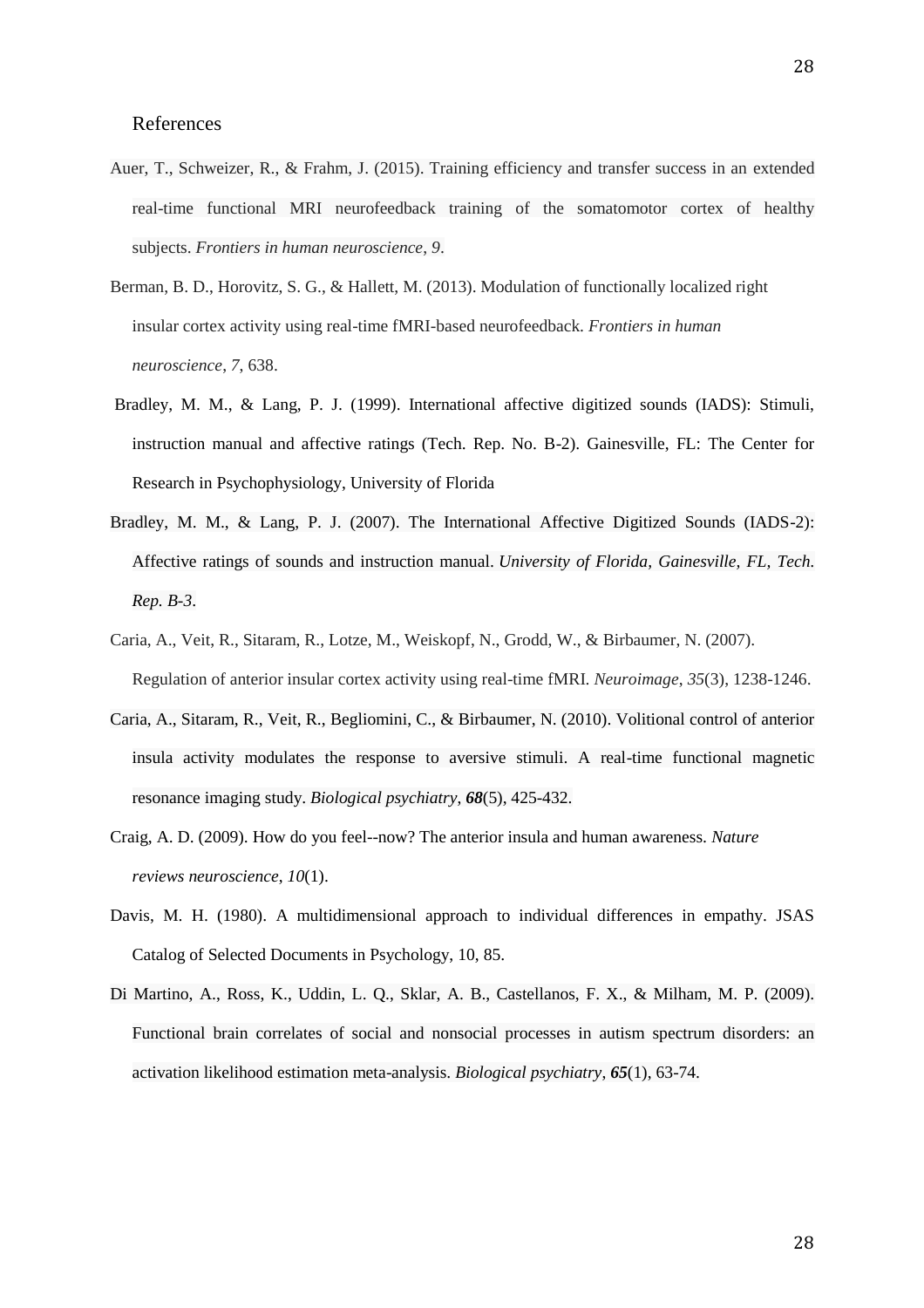- Gandour, J., Tong, Y., Wong, D., Talavage, T., Dzemidzic, M., Xu, Y., ... & Lowe, M. (2004). Hemispheric roles in the perception of speech prosody. *Neuroimage*, *23*(1), 344-357. Goebel, R., Esposito, F., & Formisano, E. (2006). Analysis of functional image analysis contest (FIAC) data with brainvoyager QX: From single‐subject to cortically aligned group general linear model analysis and self‐organizing group independent component analysis. *Human brain mapping*, *27*(5), 392-401.
- Jabbi, M., Swart, M., & Keysers, C. (2007). Empathy for positive and negative emotions in the gustatory cortex. *Neuroimage*, *34*(4), 1744-1753.
- Johnson, K. A., Hartwell, K., LeMatty, T., Borckardt, J., Morgan, P. S., Govindarajan, K., ... & George, M. S. (2012). Intermittent "Real - time" fMRI feedback is superior to continuous presentation for a motor imagery task: a pilot study. *Journal of Neuroimaging*, *22*(1), 58-66.
- Kober, H., Barrett, L. F., Joseph, J., Bliss-Moreau, E., Lindquist, K., & Wager, T. D. (2008). Functional grouping and cortical–subcortical interactions in emotion: a meta-analysis of neuroimaging studies. *Neuroimage*, *42*(2), 998-1031.
- Kotz, S. A., Meyer, M., Alter, K., Besson, M., von Cramon, D. Y., & Friederici, A. D. (2003). On the lateralization of emotional prosody: an event-related functional MR investigation. *Brain and language*, *86*(3), 366-376.
- Lamm, C., & Singer, T. (2010). The role of anterior insular cortex in social emotions. *Brain Structure and Function*, *214*(5-6), 579-591.
- Lanciego, J. L., Luquin, N., & Obeso, J. A. (2012). Functional neuroanatomy of the basal ganglia. *Cold Spring Harbor perspectives in medicine*, *2*(12), a009621.
- Lawrence, E. J., Su, L., Barker, G. J., Medford, N., Dalton, J., Williams, S. C., ... & Brammer, M. (2014). Self-regulation of the anterior insula: Reinforcement learning using real-time fMRI neurofeedback. *Neuroimage*, *88*, 113-124.
- Linden, D. E., Habes, I., Johnston, S. J., Linden, S., Tatineni, R., Subramanian, L., ... & Goebel, R. (2012). Real-time self-regulation of emotion networks in patients with depression. *PloS one*, *7*(6), e38115.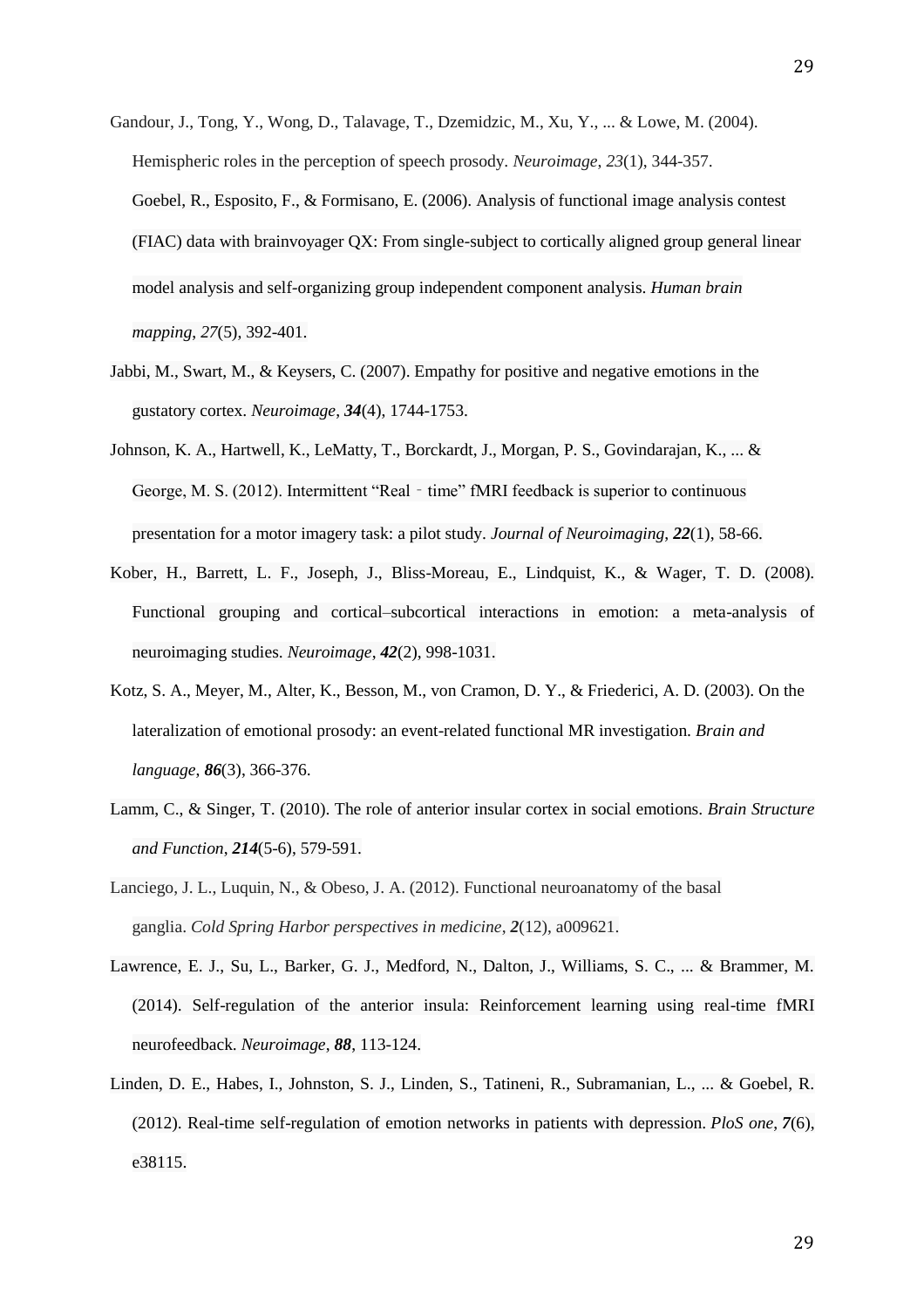Moll, J., Weingartner, J. H., Bado, P., Basilio, R., Sato, J. R., Melo, B. R., ... & Zahn, R. (2014). Voluntary enhancement of neural signatures of affiliative emotion using FMRI neurofeedback. *PloS one*, *9*(5), e97343.

- Naidich, T. P., Kang, E., Fatterpekar, G. M., Delman, B. N., Gultekin, S. H., Wolfe, D., ... & Yousry, T. A. (2004). The insula: anatomic study and MR imaging display at 1.5 T. *American Journal of Neuroradiology*, *25*(2), 222-232.
- Oldfield, R. C. (1971). The assessment and analysis of handedness: the Edinburgh inventory. *Neuropsychologia*, *9*(1), 97-113.
- Paret, C., Kluetsch, R., Ruf, M., Demirakca, T., Hoesterey, S., Ende, G., & Schmahl, C. (2014). Down-regulation of amygdala activation with real-time fMRI neurofeedback in a healthy female sample. *Frontiers in behavioral neuroscience*, *8*, 299.
- Ruiz, S., Lee, S., Soekadar, S. R., Caria, A., Veit, R., Kircher, T., ... & Sitaram, R. (2013). Acquired self - control of insula cortex modulates emotion recognition and brain network connectivity in schizophrenia. *Human brain mapping*, *34*(1), 200-212.
- Sander, K., & Scheich, H. (2005). Left auditory cortex and amygdala, but right insula dominance for human laughing and crying. *Journal of cognitive Neuroscience*, *17*(10), 1519-1531.
- Scheinost, D., Stoica, T., Saksa, J., Papademetris, X., Constable, R. T., Pittenger, C., & Hampson, M. (2013). Orbitofrontal cortex neurofeedback produces lasting changes in contamination anxiety and resting-state connectivity. *Translational psychiatry*, *3*(4), e250.
- Talairach, J., & Tournoux, P. (1988). Co-planar stereotaxic atlas of the human brain. 3-Dimensional proportional system: an approach to cerebral imaging.
- Thibault, R. T., MacPherson, A., Lifshitz, M., Roth, R. R., & Raz, A. (2017). Neurofeedback with fMRI: A critical systematic review. *NeuroImage*.
- Van Dijk, K. R., Sabuncu, M. R., & Buckner, R. L. (2012). The influence of head motion on intrinsic functional connectivity MRI. *Neuroimage*, *59*(1), 431-438.